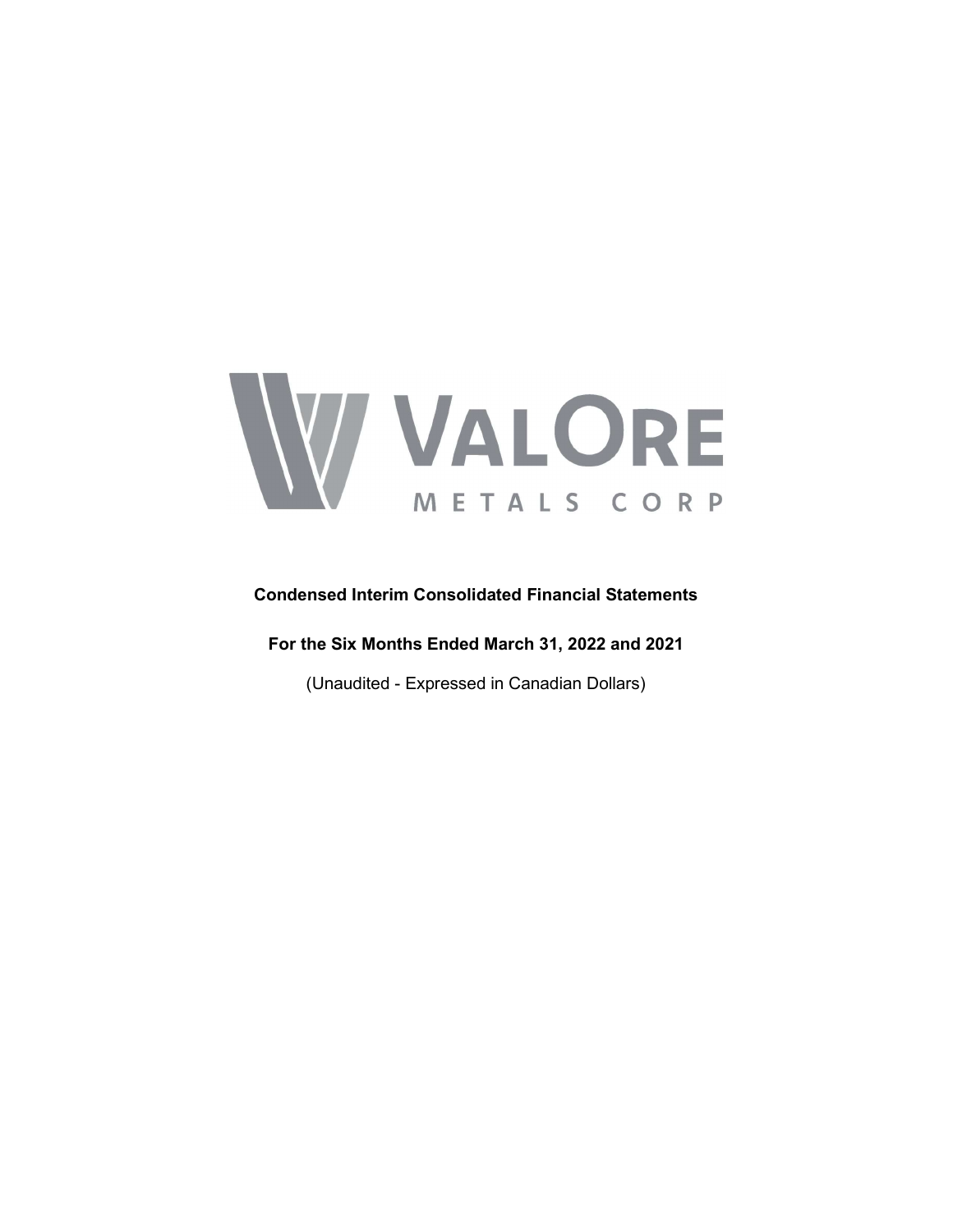## Notice of Non-review of Condensed Interim Financial Statements

In accordance with National Instrument 51-102, the Company discloses that the accompanying condensed interim consolidated financial statements have been prepared by and are the responsibility of the Company's management. They have been reviewed and approved by the Company's Audit Committee and the Board of Directors.

The attached condensed interim consolidated financial statements for the six months ended March 31, 2022 have not been reviewed by the Company's auditors.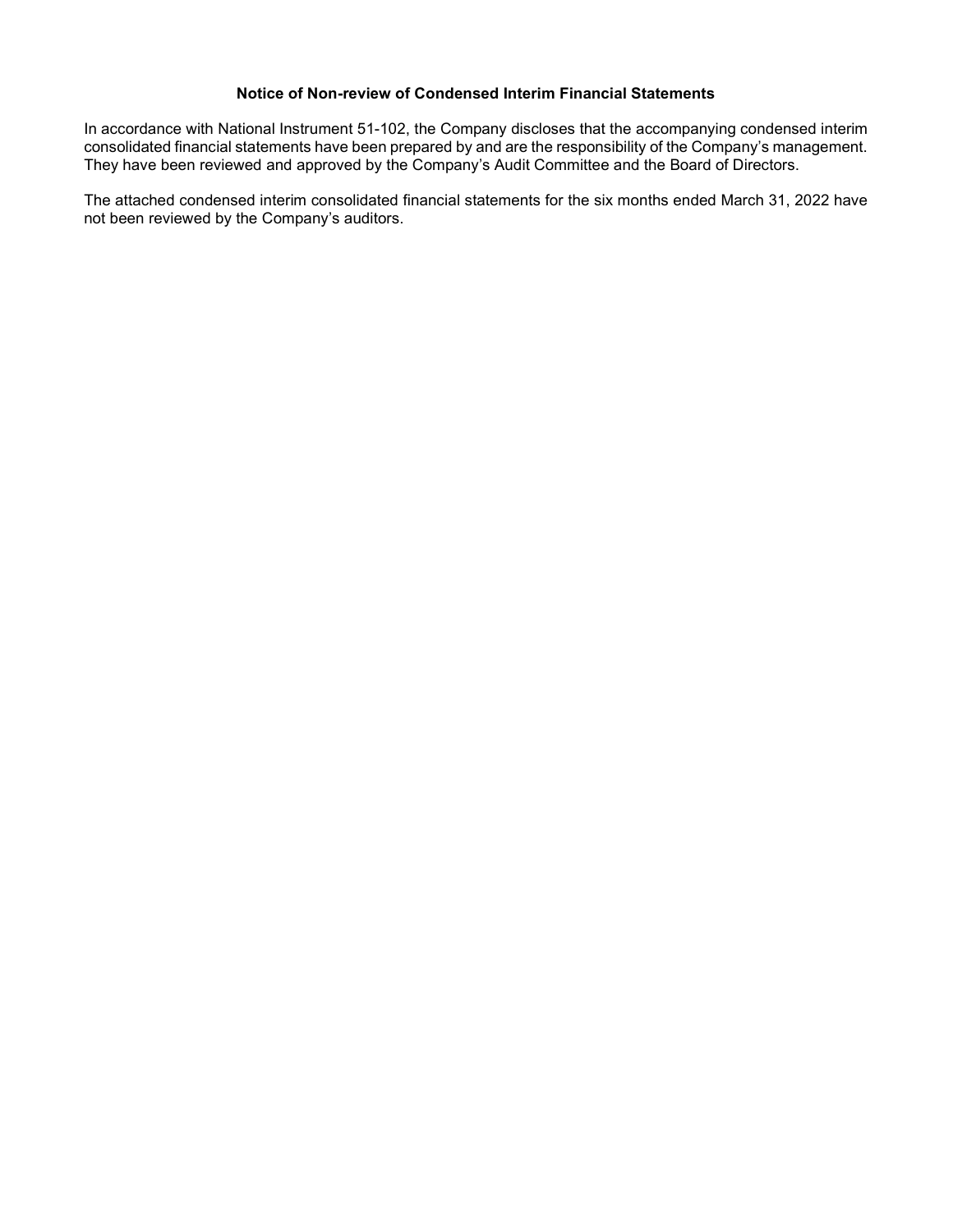(An Exploration Stage Company)

Condensed Interim Consolidated Statements of Financial Position

(Unaudited - Expressed in Canadian Dollars)

|                                            |         | March 31,        |                           | September 30, |
|--------------------------------------------|---------|------------------|---------------------------|---------------|
|                                            | Note(s) | 2022             |                           | 2021          |
| <b>ASSETS</b>                              |         |                  |                           |               |
| Current assets:                            |         |                  |                           |               |
| Cash                                       |         | \$<br>9,374,029  | $\boldsymbol{\mathsf{s}}$ | 2,516,919     |
| Marketable securities                      | 3       | 227,015          |                           |               |
| <b>GST</b> recoverable                     |         | 115,928          |                           | 18,165        |
| Prepaid expenses                           |         | 480,236          |                           | 67,333        |
| Total current assets                       |         | 10,197,208       |                           | 2,602,417     |
| Non-current assets:                        |         |                  |                           |               |
| Equipment                                  | 4       | 140,132          |                           | 163,589       |
| Exploration and evaluation assets          | 5       | 9,867,889        |                           | 9,867,889     |
| <b>Total assets</b>                        |         | \$<br>20,205,229 | $\mathfrak{L}$            | 12,633,895    |
|                                            |         |                  |                           |               |
| <b>LIABILITIES</b>                         |         |                  |                           |               |
| <b>Current liabilities:</b>                |         |                  |                           |               |
| Accounts payable and accrued liabilities   | 9       | \$<br>1,195,225  | \$                        | 316,859       |
| Liability for Flow-Through Premium         | 10      | 455,841          |                           |               |
|                                            |         | 1,651,066        |                           | 316,859       |
|                                            |         |                  |                           |               |
| Non-current liabilities:                   |         |                  |                           |               |
| Decommissioning liability                  | 6       | 1,263,871        |                           | 1,254,945     |
|                                            |         | 2,914,937        |                           | 1,571,804     |
|                                            |         |                  |                           |               |
| <b>SHAREHOLDERS' EQUITY</b>                |         |                  |                           |               |
| Share capital                              | 8       | 93,060,241       |                           | 82,992,926    |
| Obligation to issue shares                 | 8       | 117,500          |                           | 235,000       |
| <b>Contributed surplus</b>                 | 8       | 14,548,047       |                           | 13,329,901    |
| Accumulated other comprehensive loss       | 3       | (73, 155)        |                           | (50, 170)     |
| <b>Deficit</b>                             |         | (90, 362, 341)   |                           | (85,445,566)  |
| Total shareholders' equity                 |         | 17,290,292       |                           | 11,062,091    |
| Total liabilities and shareholders' equity |         | \$<br>20,205,229 | \$                        | 12,633,895    |

Nature of Operations and Going Concern (Note 1) Subsequent events (Note 14)

# APPROVED ON May 27, 2022 ON BEHALF OF THE BOARD:

"James Paterson", CEO , Director (Dale Wallster" , Director "Dale Wallster" , Director

- The accompanying notes are an integral part of these condensed interim consolidated financial statements -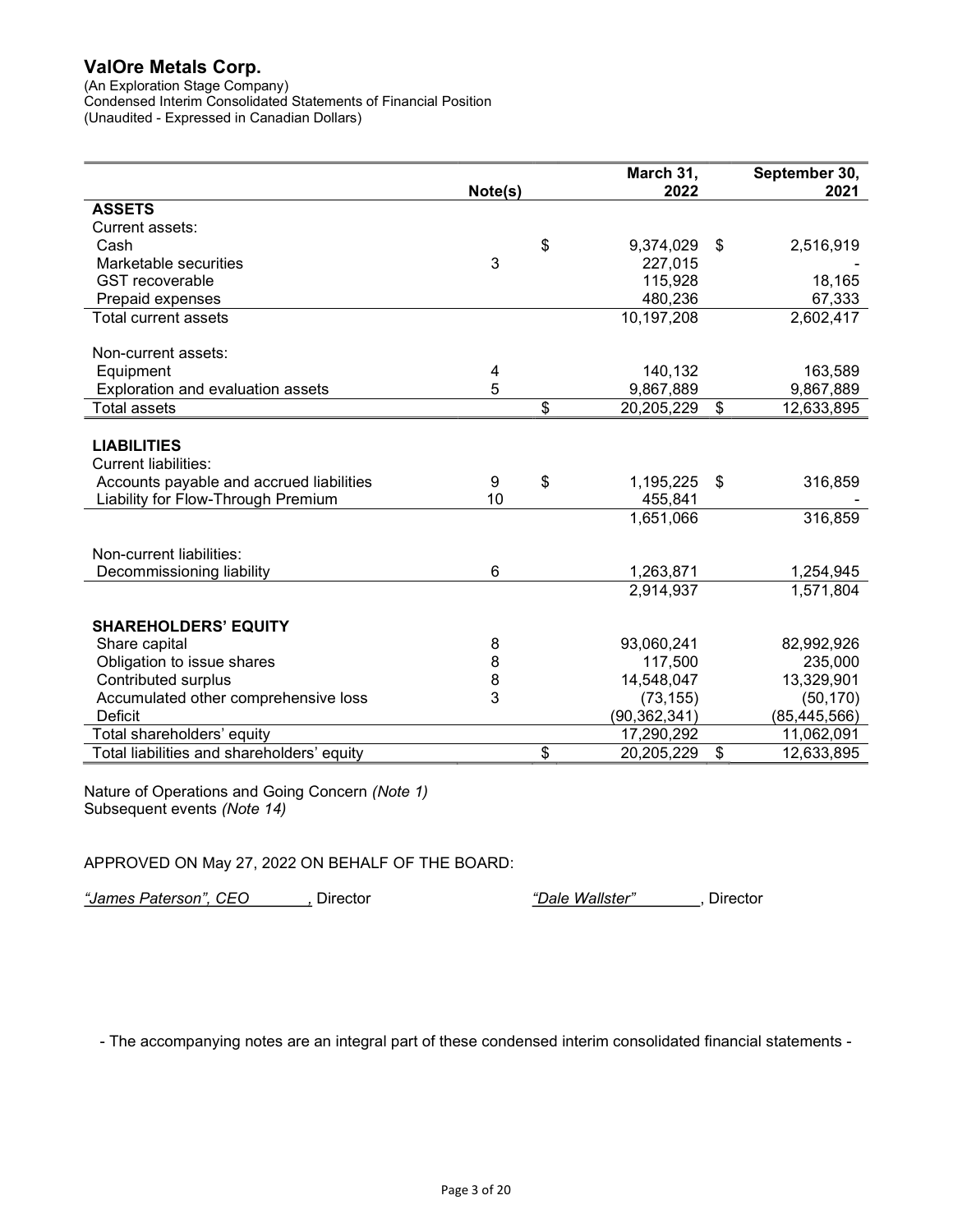(An Exploration Stage Company)

Condensed Interim Consolidated Statements of Loss and Comprehensive Loss

(Unaudited - Expressed in Canadian Dollars)

| <b>Note</b> | 2022                        | 2021                                                                                                                                                                                                                            | 2022                                                                                                                                                                                                                                          | 2021                                                                                                                                                                                                                                                                            |
|-------------|-----------------------------|---------------------------------------------------------------------------------------------------------------------------------------------------------------------------------------------------------------------------------|-----------------------------------------------------------------------------------------------------------------------------------------------------------------------------------------------------------------------------------------------|---------------------------------------------------------------------------------------------------------------------------------------------------------------------------------------------------------------------------------------------------------------------------------|
|             |                             |                                                                                                                                                                                                                                 |                                                                                                                                                                                                                                               |                                                                                                                                                                                                                                                                                 |
|             |                             |                                                                                                                                                                                                                                 |                                                                                                                                                                                                                                               | \$<br>15,856                                                                                                                                                                                                                                                                    |
|             |                             |                                                                                                                                                                                                                                 |                                                                                                                                                                                                                                               | 66,184                                                                                                                                                                                                                                                                          |
|             |                             |                                                                                                                                                                                                                                 |                                                                                                                                                                                                                                               | 1,223,178                                                                                                                                                                                                                                                                       |
|             |                             |                                                                                                                                                                                                                                 |                                                                                                                                                                                                                                               | 93,892                                                                                                                                                                                                                                                                          |
|             |                             |                                                                                                                                                                                                                                 |                                                                                                                                                                                                                                               | 31,819                                                                                                                                                                                                                                                                          |
|             |                             |                                                                                                                                                                                                                                 |                                                                                                                                                                                                                                               | 327,521                                                                                                                                                                                                                                                                         |
|             |                             |                                                                                                                                                                                                                                 |                                                                                                                                                                                                                                               | 26,183                                                                                                                                                                                                                                                                          |
|             |                             |                                                                                                                                                                                                                                 |                                                                                                                                                                                                                                               | 97,585                                                                                                                                                                                                                                                                          |
|             |                             |                                                                                                                                                                                                                                 |                                                                                                                                                                                                                                               |                                                                                                                                                                                                                                                                                 |
|             |                             |                                                                                                                                                                                                                                 |                                                                                                                                                                                                                                               | 26,105                                                                                                                                                                                                                                                                          |
|             |                             |                                                                                                                                                                                                                                 |                                                                                                                                                                                                                                               |                                                                                                                                                                                                                                                                                 |
|             |                             |                                                                                                                                                                                                                                 |                                                                                                                                                                                                                                               | (1,908,323)                                                                                                                                                                                                                                                                     |
|             |                             |                                                                                                                                                                                                                                 |                                                                                                                                                                                                                                               |                                                                                                                                                                                                                                                                                 |
|             |                             |                                                                                                                                                                                                                                 |                                                                                                                                                                                                                                               |                                                                                                                                                                                                                                                                                 |
|             |                             |                                                                                                                                                                                                                                 |                                                                                                                                                                                                                                               | (24, 456)                                                                                                                                                                                                                                                                       |
|             |                             |                                                                                                                                                                                                                                 |                                                                                                                                                                                                                                               | 5,097                                                                                                                                                                                                                                                                           |
|             |                             |                                                                                                                                                                                                                                 |                                                                                                                                                                                                                                               |                                                                                                                                                                                                                                                                                 |
|             |                             |                                                                                                                                                                                                                                 |                                                                                                                                                                                                                                               |                                                                                                                                                                                                                                                                                 |
|             |                             |                                                                                                                                                                                                                                 |                                                                                                                                                                                                                                               |                                                                                                                                                                                                                                                                                 |
|             |                             |                                                                                                                                                                                                                                 |                                                                                                                                                                                                                                               | (20, 361)                                                                                                                                                                                                                                                                       |
|             |                             |                                                                                                                                                                                                                                 |                                                                                                                                                                                                                                               | (1,948,043)                                                                                                                                                                                                                                                                     |
|             |                             |                                                                                                                                                                                                                                 |                                                                                                                                                                                                                                               |                                                                                                                                                                                                                                                                                 |
|             |                             |                                                                                                                                                                                                                                 |                                                                                                                                                                                                                                               | (2, 252)                                                                                                                                                                                                                                                                        |
|             |                             |                                                                                                                                                                                                                                 |                                                                                                                                                                                                                                               |                                                                                                                                                                                                                                                                                 |
|             |                             |                                                                                                                                                                                                                                 |                                                                                                                                                                                                                                               | \$(1,950,295)                                                                                                                                                                                                                                                                   |
|             |                             |                                                                                                                                                                                                                                 |                                                                                                                                                                                                                                               |                                                                                                                                                                                                                                                                                 |
|             |                             |                                                                                                                                                                                                                                 |                                                                                                                                                                                                                                               |                                                                                                                                                                                                                                                                                 |
|             |                             |                                                                                                                                                                                                                                 |                                                                                                                                                                                                                                               | \$(0.02)                                                                                                                                                                                                                                                                        |
|             |                             |                                                                                                                                                                                                                                 |                                                                                                                                                                                                                                               |                                                                                                                                                                                                                                                                                 |
|             |                             |                                                                                                                                                                                                                                 |                                                                                                                                                                                                                                               |                                                                                                                                                                                                                                                                                 |
|             |                             |                                                                                                                                                                                                                                 |                                                                                                                                                                                                                                               | 97,773,864                                                                                                                                                                                                                                                                      |
|             | 5<br>8<br>6<br>11<br>8<br>5 | \$<br>11,861<br>2,233<br>2,297,290<br>76,368<br>26,821<br>132,951<br>47,500<br>75,755<br>702,426<br>38,666<br>(3,411,871)<br>23,745<br>86,524<br>15,658<br>(3, 285, 944)<br>28,377<br>\$ (3,257,567)<br>\$(0.02)<br>141,068,579 | Three months ended<br>March 31,<br>\$<br>7,928<br>25,780<br>282,696<br>53.854<br>24,676<br>158,820<br>9,597<br>56,301<br>16,541<br>(636, 193)<br>(10, 175)<br>4,673<br>(13, 115)<br>(654, 810)<br>(654, 810)<br>\$<br>\$(0.01)<br>104,740,889 | Six months ended<br>March 31,<br>\$<br>23,457<br>6,156<br>3,655,518<br>187.910<br>87,406<br>285,489<br>81,230<br>140,745<br>897,127<br>48,708<br>(5, 413, 746)<br>40.427<br>350,000<br>94,159<br>12,385<br>(4,916,775)<br>(22, 985)<br>\$(4,939,760)<br>\$(0.04)<br>135,996,648 |

- The accompanying notes are an integral part of these condensed interim consolidated financial statements -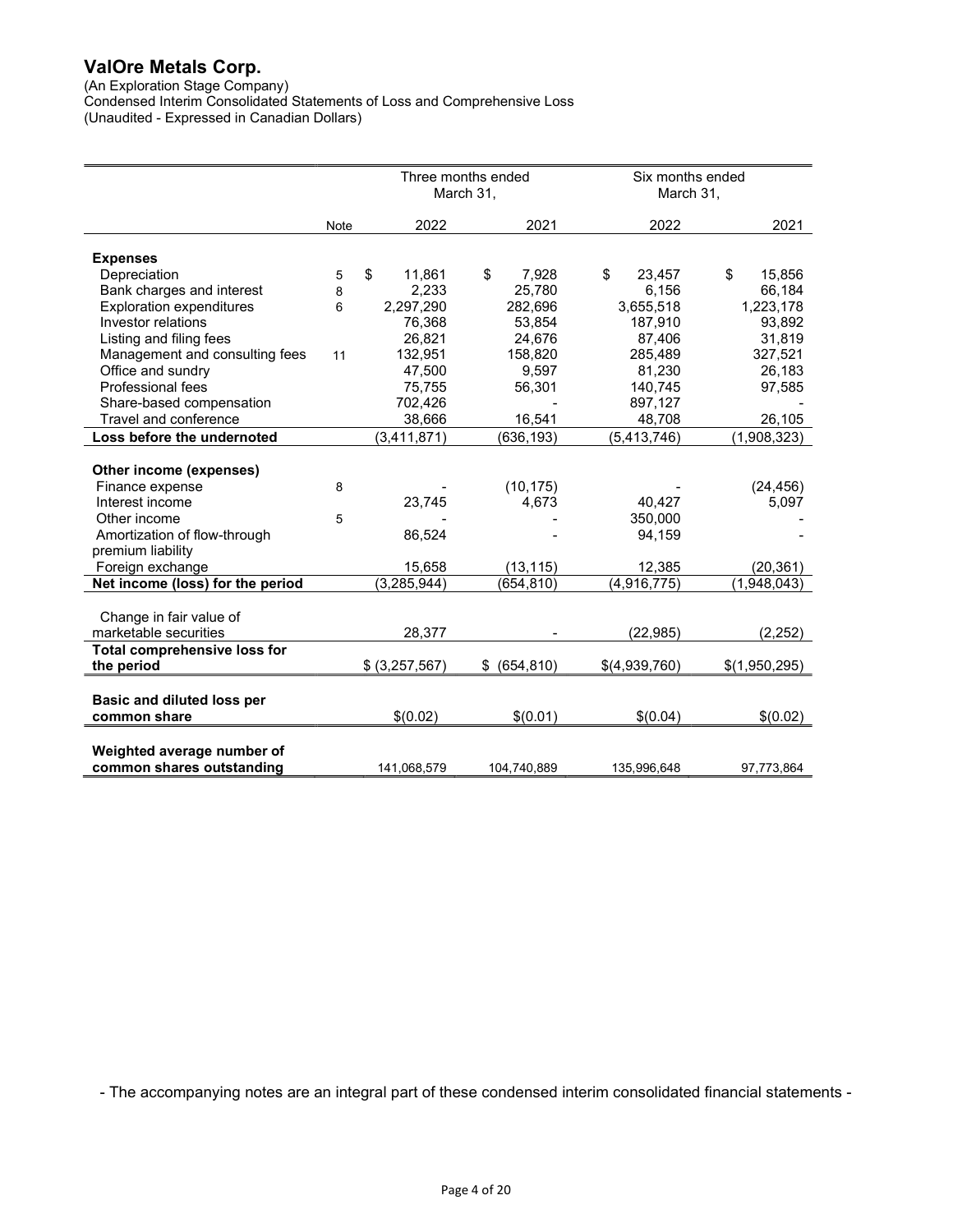#### (An Exploration Stage Company) Condensed Interim Consolidated Statements of Cash Flow

(Unaudited - Expressed in Canadian Dollars)

|                                                                |                   | March 31,         |
|----------------------------------------------------------------|-------------------|-------------------|
|                                                                | 2022              | 2021              |
|                                                                |                   |                   |
| Cash flows from operating activities:<br>Net loss for the year | \$<br>(4,916,775) | \$<br>(1,948,043) |
| Items not involving cash:                                      |                   |                   |
|                                                                |                   |                   |
| Depreciation                                                   | 23,457            | 15,856            |
| Accretion                                                      | 8,926             | 4,263             |
| Other income                                                   | (250,000)         |                   |
| Interest expense on loan                                       |                   | 63,868            |
| Finance expense on loan                                        |                   | 24,456            |
| Share-based compensation                                       | 897,128           |                   |
| Interest income                                                | (40, 427)         | (5,097)           |
| Amortization of FT premium liability                           | (94, 159)         |                   |
| Long term liability                                            |                   | (50,000)          |
| Changes in non-cash working capital:                           |                   |                   |
| Other receivables                                              |                   | (12, 726)         |
| <b>GST</b> recoverable                                         | (97, 763)         | (5, 752)          |
| Prepaid expenses                                               | (412,903)         | (74, 392)         |
| Accounts payable and accrued liabilities                       | 878,366           | (327, 991)        |
|                                                                | (4,004,150)       | (2,315,558)       |
| Interest received                                              | 40,427            | 5,097             |
| Net cash used in operating activities                          | (3,963,723)       | (2,310,461)       |
|                                                                |                   |                   |
| Cash flows from investing activities:                          |                   |                   |
| Acquisition of fixed asset                                     |                   | (39, 238)         |
| Proceeds from sale of marketable securities                    |                   | 81,643            |
| Net cash provided by (used in) investing activities            |                   | 42,405            |
|                                                                |                   |                   |
| Cash flows from financing activities:                          |                   |                   |
| Issuance of shares for warrants exercised                      | 399,750           | 146,564           |
| Issuance of shares for options exercised                       | 209,850           |                   |
| Issuance of shares for private placement                       | 11,000,000        | 8,327,500         |
| Share issuance costs - cash                                    | (788, 767)        | (314, 457)        |
| Proceeds from related party loan                               |                   |                   |
| Loan payable                                                   |                   | 945,278           |
| Repayment of loan                                              |                   | (2,339,456)       |
|                                                                |                   |                   |
| Net cash provided by financing activities                      | 10,820,833        | 6,765,429         |
|                                                                |                   |                   |
| Net increase (decrease) in cash                                | 6,857,110         | 4,497,373         |
| Cash, beginning of the period                                  | 2,516,919         | 534,282           |
|                                                                |                   |                   |
| Cash, end of the period                                        | \$<br>9,374,029   | \$<br>5,031,655   |

During the six months ended March 31, 2022, the Company paid \$ Nil in taxes (2021 - \$ Nil), \$nil (2021 - \$63,868) in interest, and \$nil (2021 - \$24,456) in finance expense on loan.

### Supplemental Schedule of Non-Cash Investing and Financing Activities

| Shares issued for Pedra Branca acquisition         | 117.500 \$    | 117.500 |
|----------------------------------------------------|---------------|---------|
| Change in fair value of marketable securities      | $(22,985)$ \$ | (2,252) |
| Fair value of warrants exercised                   | - \$          | 56.180  |
| Fair value of options exercised                    | 112.405 \$    |         |
| Fair value of warrants issued on private placement | 183.333       |         |
| Fair value of finders' warrants                    | 250.090 \$    | 153.125 |
| Flow through premium liability                     | 550,000 \$    |         |
|                                                    |               |         |

- The accompanying notes are an integral part of these condensed interim consolidated financial statements -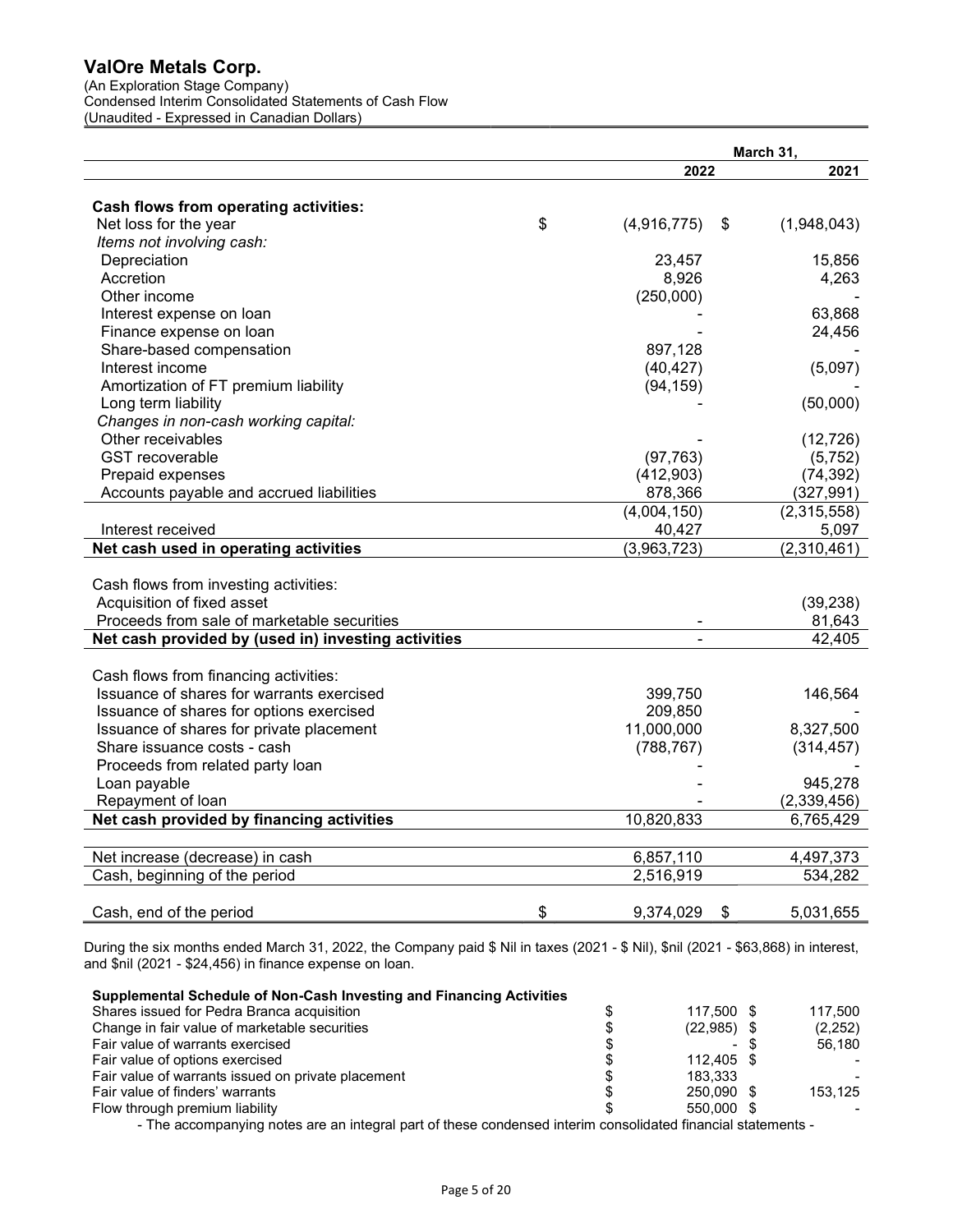(An Exploration Stage Company) Condensed Interim Consolidated Statements of Changes in Shareholders Equity (Unaudited - Expressed in Canadian Dollars)

|                                                |            | Share Capital (Note 8)   |            |                        |                  | Accumulated     |               |
|------------------------------------------------|------------|--------------------------|------------|------------------------|------------------|-----------------|---------------|
|                                                |            |                          | Obligation |                        |                  | other           | Total         |
|                                                | Number of  |                          | to issue   | Contributed            |                  | comprehensive   | shareholders' |
|                                                | shares     | Amount                   | shares     | surplus                | <b>Deficit</b>   | income (loss)   | equity        |
| Balance, September 30, 2020                    | 90,950,677 | \$74,184,894             |            | \$470,000 \$13,455,676 | \$(79,808,834)   | \$<br>(47, 918) | \$8,253,818   |
| Warrants exercised                             | 637,235    | 202,744                  |            | (56, 180)              |                  |                 | 146,564       |
| Shares issued for private placement            | 27,758,334 | 8,327,500                |            |                        |                  |                 | 8,327,500     |
| Share issuance costs - cash                    |            | (314, 457)               |            |                        |                  |                 | (314, 457)    |
| Share issuance costs - finders warrants        |            | (153, 125)               |            | 153,125                |                  |                 |               |
| Shares issued for property acquisition         | 500,000    | 117,500                  | (117,500)  |                        |                  |                 |               |
| Fair value adjustment on marketable securities |            |                          |            |                        |                  | (2, 252)        | (2,252)       |
| Loss for the period                            |            |                          |            |                        | (1,948,043)      |                 | (1,948,043)   |
| Balance at March 31, 2021                      |            | 119,846,246 \$82,365,056 |            | \$352,500 \$13,552,621 | \$(81, 76, 877)  | \$<br>(50, 170) | \$14,463,130  |
|                                                |            |                          |            |                        |                  |                 |               |
| Balance, September 30, 2021                    |            | 121,496,746 \$82,992,926 | \$235,000  | \$13,329,901           | $$$ (85,445,566) | \$<br>(50, 170) | \$11,062,091  |
| Options exercised                              | 699,500    | 322,255                  |            | (112, 405)             |                  |                 | 209,850       |
| Warrants exercised                             | 888,333    | 399,750                  |            |                        |                  |                 | 399,750       |
| Shares issue for private placement             | 18,333,333 | 10,816,667               |            | 183,333                |                  |                 | 11,000,000    |
| Flow-Through Liability                         |            | (550,000)                |            |                        |                  |                 | (550,000)     |
| Share issuance costs - cash                    |            | (788, 767)               |            |                        |                  |                 | (788, 767)    |
| Share issuance costs - finders warrants        |            | (250,090)                |            | 250,090                |                  |                 |               |
| Share based compensation                       |            |                          |            | 897,128                |                  |                 | 897,128       |
| Share issued for property acquisition          | 500,000    | 117,500                  | (117,500)  |                        |                  |                 |               |
| Fair value adjustment on marketable securities |            |                          |            |                        |                  | (22, 985)       | (22, 985)     |
| Loss for the period                            |            |                          |            |                        | (4,916,775)      |                 | (4,916,775)   |
| Balance at March 31, 2022                      |            | 141,917,912 \$93,060,241 |            | \$117,500 \$14,548,047 | \$(90, 362, 341) | \$<br>(73, 155) | \$17,290,292  |

The accompanying notes are an integral part of these condensed interim consolidated financial statements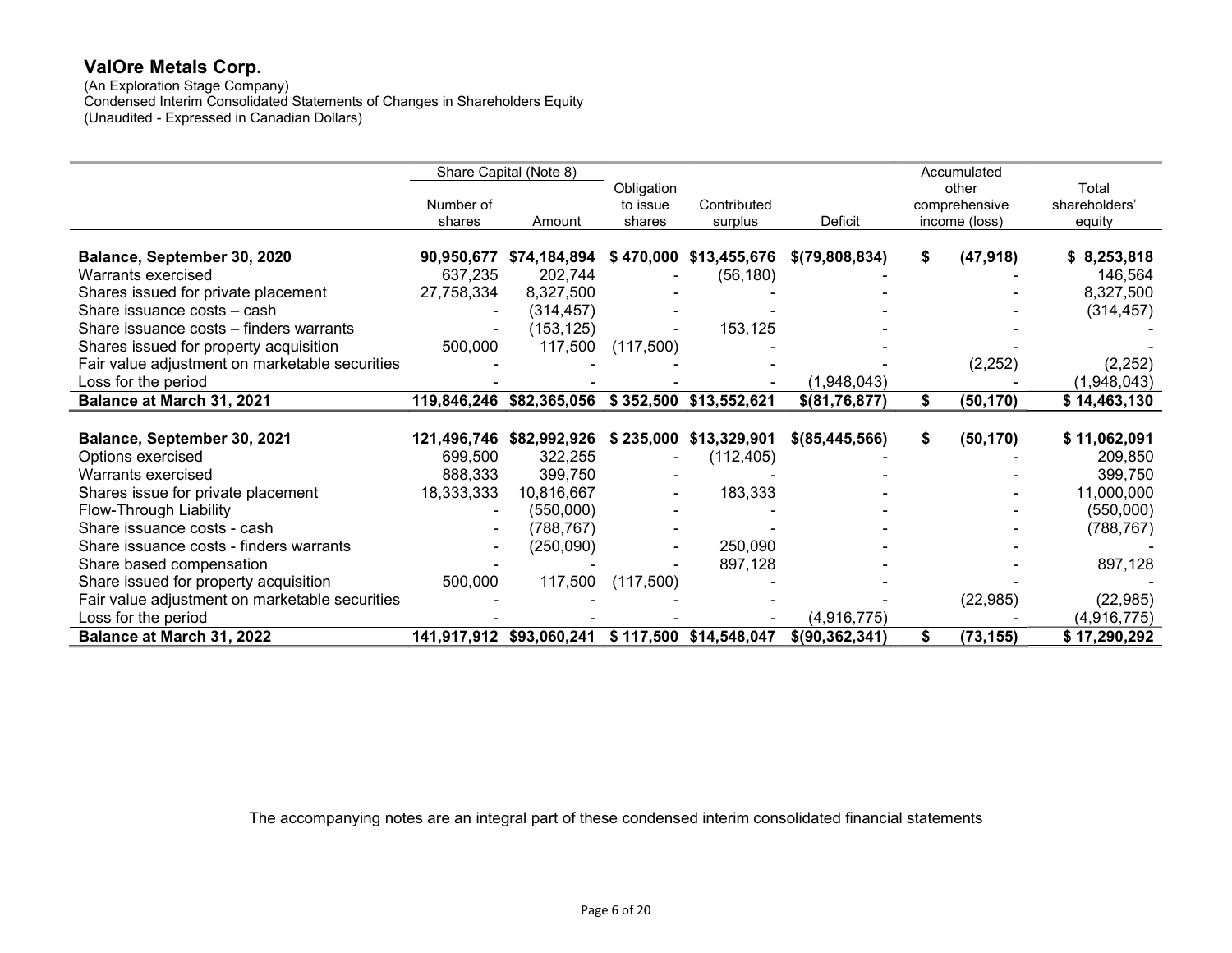### 1. Nature of operations and going concern

ValOre Metals Corp. (the "Company" or "ValOre") is an exploration stage company focused on the acquisition, exploration and development of resource properties. The Company's registered and records office is located at Suite 1020, 800 West Pender Street, Vancouver, BC, V6C 2V6.

The Company was incorporated as a wholly owned subsidiary of Kaminak Gold Corporation ("Kaminak") on February 13, 2008 as 0816479 BC Ltd. under British Columbia's Company Act. Effective February 20, 2008, 0816479 BC Ltd. changed its name to Kivalliq Energy Corporation ("Kivalliq").

Kivalliq became a reporting issuer in Alberta and British Columbia on July 4, 2008 by virtue of a reorganization transaction involving the exchange of securities between Kaminak, Kivalliq and the shareholders of Kaminak. The reorganization transaction involved the acquisition from Kaminak of a 100% interest in Kaminak's Angilak Uranium property. On July 7, 2008, after completion of private placements, the Company's shares became publicly traded on the TSX Venture Exchange under the trading symbol "KIV".

On June 28, 2018, the Company's name was officially changed to ValOre Metals Corp. and ValOre's shares commenced trading on the TSX Venture Exchange having the trading symbol ("VO").

Long-term continuance of the Company's operations is dependent upon achieving profitable operations and obtaining additional equity or debt financing. The recoverability of the carrying values of the Company's resource property interests is dependent upon the existence and discovery of economically recoverable reserves, the ability of the Company to obtain the necessary financing to complete the development of these properties and future profitable production from or proceeds from the disposition of resource properties. As of September 30, 2021, the Company has not achieved profitable operations and has accumulated losses since inception.

As at March 31, 2022, the Company had current assets of \$10,197,208 to settle current liabilities of \$1,651,066, leaving the company with a working capital of \$8,546,142. ValOre may be required to delay discretionary expenditures if additional financing cannot be obtained on reasonable terms. Failure to obtain additional financing when required may result in the loss of some, or all, of the Company's exploration and evaluation assets (Note 5). These material uncertainties may cast significant doubt about the Company's ability to continue as a going concern.

In March 2020, the World Health Organization declared coronavirus COVID-19 a global pandemic. This contagious disease outbreak, which has continued to spread, and any related adverse public health developments, has adversely affected workforces, economies, and financial markets globally, potentially leading to an economic downturn. To date, there have been limited adverse effects on ValOre's business or ability to raise funds.

#### 2. Significant accounting policies, estimates and judgements

## a) Basis of presentation, principles of consolidation and statement of compliance

These condensed interim consolidated financial statements have been prepared in accordance with International Financial Reporting Standards ("IFRS") as issued by the International Accounting Standards Board ("IASB") for interim information, specifically International Accounting Standards ("IAS") 34 - Interim Financial Reporting. In addition, these condensed interim consolidated financial statements have been prepared using interpretations issued by the International Financial Reporting Interpretation Committee ("IFRIC") in effect at March 31, 2022 and the same accounting policies and methods of their application as the most recent annual financial statements of the Company. These condensed interim consolidated financial statements do not include all disclosures normally provided in the annual financial statements and should be read in conjunction with the Company's audited financial statements for the year ended September 30, 2021.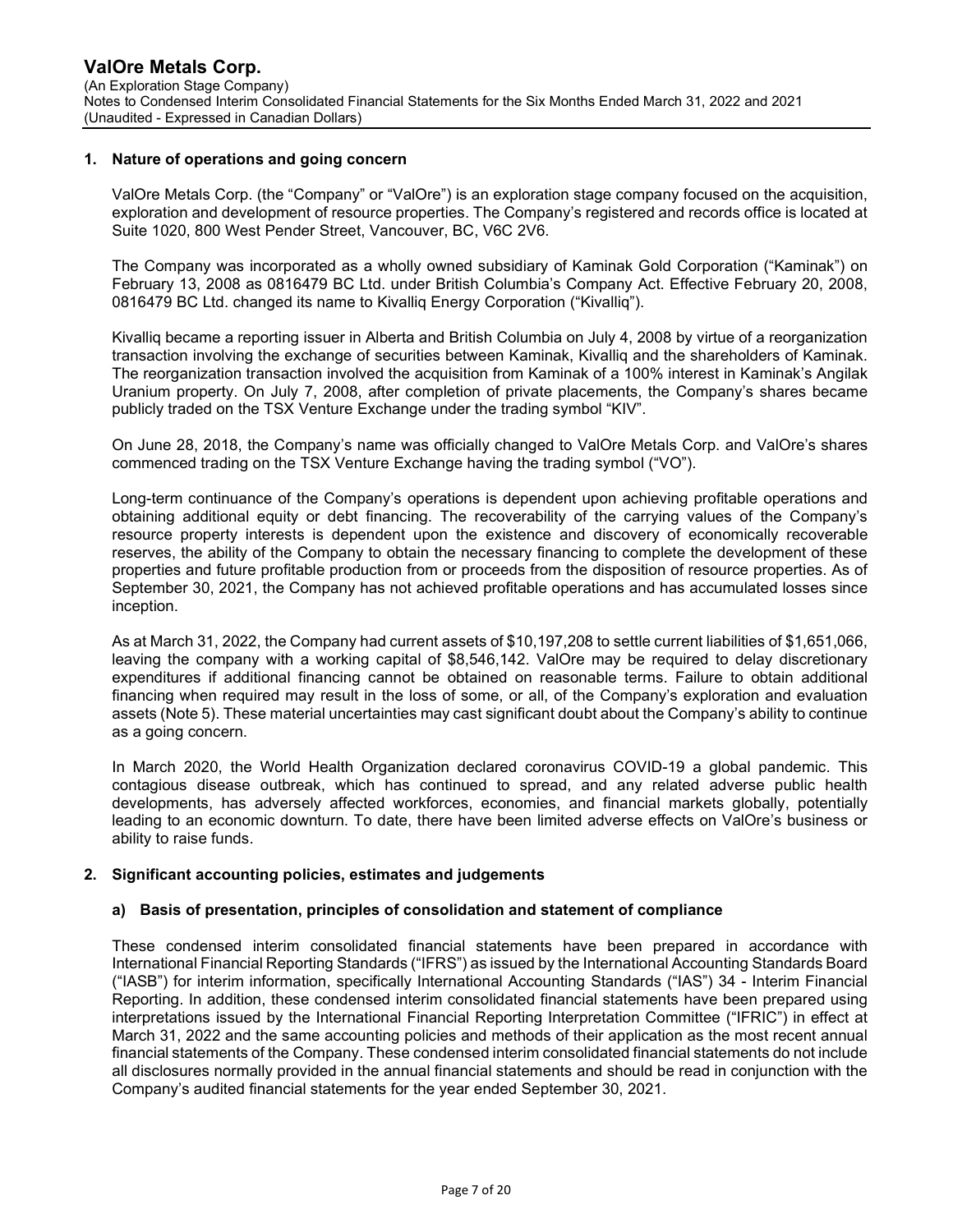In management's opinion, all adjustments necessary for fair presentation have been included in these condensed interim consolidated financial statements. Interim results are not necessarily indicative of the results expected for the year ending September 30, 2022.

The condensed interim consolidated financial statements for the six months ended March 31, 2022 (including comparatives) have been prepared by management, reviewed by the Audit Committee and approved and authorized for issue by the Board of Directors on May 27, 2022.

These condensed interim consolidated financial statements include the financial statements of ValOre Metals Corp. and its wholly owned subsidiaries PBBM Holdings Ltd. and Pedra Branca do Brasil Mineracao Ltda. All intercompany transactions and balances have been eliminated upon consolidation.

## b) Critical accounting judgements and estimates

The preparation of these condensed interim consolidated financial statements in conformity with IFRS requires management to make certain estimates, judgments and assumptions that affect the reported amounts of assets and liabilities at the date of the financial statements and reported amount of expenses during the reporting period. Actual outcomes could differ from these estimates. These financial statements include estimates that, by their nature, are uncertain. The impacts of such estimates are pervasive throughout the financial statements and may require accounting adjustments based on future occurrences.

Revisions to accounting estimates are recognized in the period in which the estimate is revised and future periods if the revision affects both current and future periods.

These estimates are based on historical experience, current and future economic conditions and other factors, including expectations of future events that are believed to be reasonable under the circumstances.

Information about significant areas of estimation uncertainty in applying accounting policies that have the most significant effect on the amounts recognized in the financial statements are noted below with further details of the assumptions contained in the relevant note.

The preparation of these condensed interim consolidated financial statements requires management to make judgments regarding the going concern of the Company as discussed in Note 1.

The critical estimates and judgments applied in the preparation of the unaudited condensed interim consolidated financial statements for the six months ended March 31, 2022 are consistent with those applied and disclosed in note 2 to the Company's audited consolidated financial statements for the year ended September 30, 2021.

#### c) Foreign currency translation

The functional currency of ValOre and its subsidiaries is the Canadian dollar. Foreign currency transactions are translated into the functional currency of the Company using the exchange rates prevailing at the dates of the transactions. Monetary assets and liabilities denominated in foreign currencies at the reporting date are translated into the functional currency at the exchange rate in effect at the financial statement date. Exchange gains or losses arising from these translations are recognized in profit or loss for the reporting period.

## 3. Marketable securities

| Fair value<br>Sep 30, 2020 | Additions<br>Sep 30, 2021 | Disposals<br>Sept 30, 2021 | Fair value<br>adiustment<br>Sept 30, 2021 | Fair value<br>Sept 30, 2021 |
|----------------------------|---------------------------|----------------------------|-------------------------------------------|-----------------------------|
| \$83.895<br>Common shares  |                           | (81.643)<br>\$.            | \$(2.252)                                 | Տ. -                        |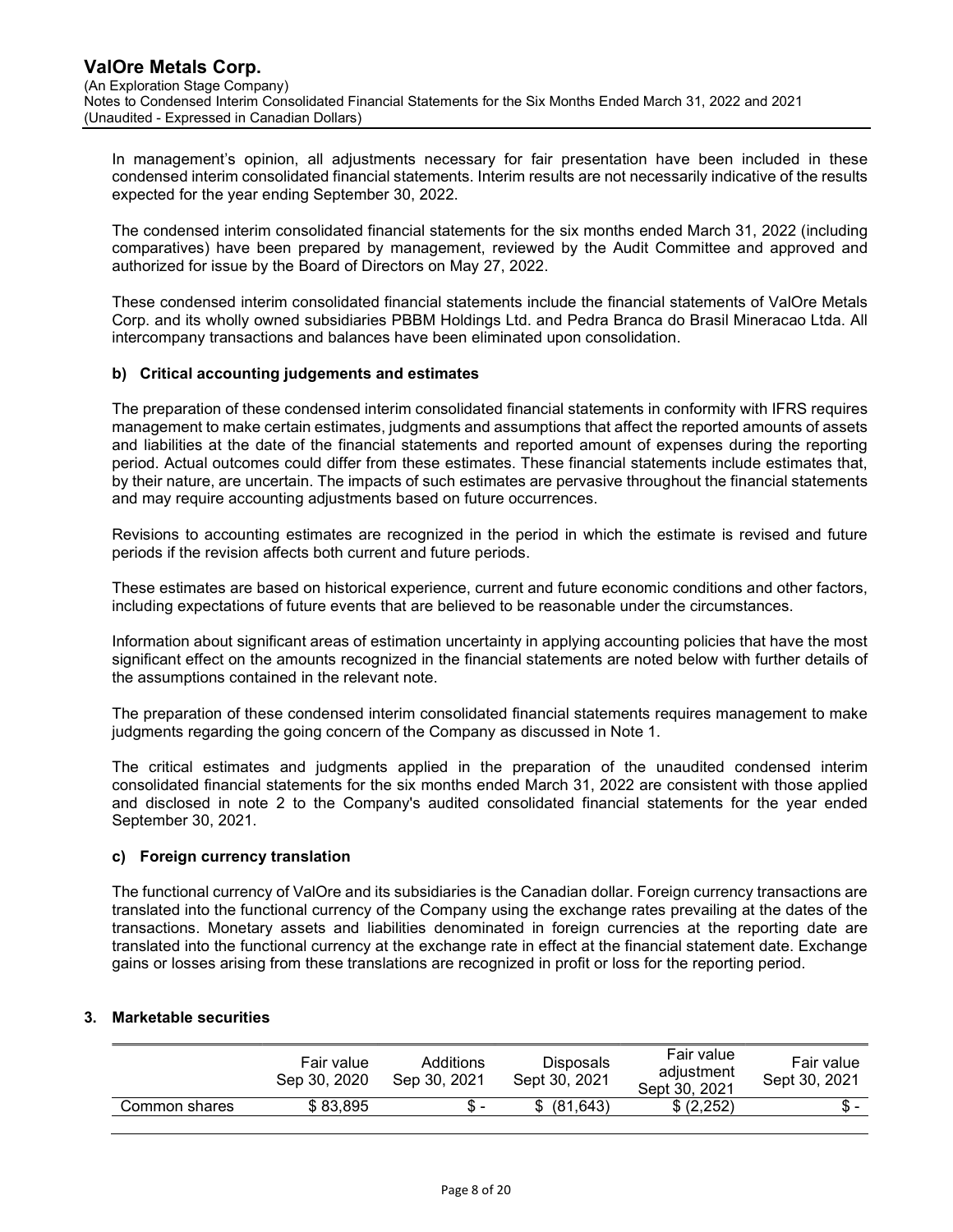(An Exploration Stage Company)

Notes to Condensed Interim Consolidated Financial Statements for the Six Months Ended March 31, 2022 and 2021 (Unaudited - Expressed in Canadian Dollars)

|               | Fair value<br>Sep 30, 2021 | Additions<br>Mar 31, 2022 | <b>Disposals</b><br>Mar 31, 2022 | Fair value<br>adiustment<br>Mar 31, 2022 | Fair value<br>Mar 31, 2022 |
|---------------|----------------------------|---------------------------|----------------------------------|------------------------------------------|----------------------------|
| Common shares |                            | \$250,000                 | -                                | \$(22.985)                               | 227.015                    |

During the year ended September 30, 2017, Coast Copper Corp. or "Coast Copper" (formerly Roughrider Exploration Limited) settled a payment due to earn its 50% interest in the Genesis property in the form of shares. The Company received payment of 2,500,000 shares of Coast Copper on August 31, 2017.

Management has recorded these investments as FVTOCI. The Company will revalue the investments at each reporting period. Any changes in the fair value of the investments will be recorded at FVTOCI.

During the year ended September 30, 2021, the Company sold investments for proceeds of \$81,643 (2020 - \$213,389). This resulted in a loss of \$2,252 (2020 – gain of \$220,008) which was recognized in accumulated other comprehensive income (loss).

During the six months ended March 31, 2021, the Company received 2,837,684 shares of Azincourt Energy Corp. ("Azincourt") value at \$250,000 at issuance date (Note 5). As at March 31, 2021, the Company recorded a loss of \$22,985 which was recognized in accumulated other comprehensive income. Subsequent to the period ended March 31, 2022, Azincourt consolidated its common shares on the bases if one (1) new-postconsolidation common share for every two and a half (2.5) pre-consolidation common shares effective as of April 21, 2022.

# 4. Equipment

|                                                                                  | <b>Furniture &amp;</b><br>Equipment | <b>Computer</b><br><b>Equipment</b> | Field<br>Equipment  | <b>Vehicles</b>                | Total                   |  |
|----------------------------------------------------------------------------------|-------------------------------------|-------------------------------------|---------------------|--------------------------------|-------------------------|--|
| Cost<br>Balance at September 30, 2020<br>Additions                               | \$31,595                            | \$24,719                            | \$925,225           | \$<br>$\blacksquare$<br>76.279 | 981,539<br>\$<br>76,279 |  |
| Balance at September 30, 2021                                                    | \$31,595                            | \$24,719                            | \$925,225           | \$76,279                       | \$1,057,818             |  |
| <b>Accumulated depreciation</b><br>Balance at September 30, 2020<br>Depreciation | \$27,678<br>980                     | \$22,825<br>812                     | \$805,545<br>29,918 | \$<br>6,471                    | \$856,048<br>38,181     |  |
| Balance at September 30, 2021                                                    | \$28,658                            | \$23,637                            | \$835,463           | \$6,471                        | \$894,229               |  |
| Net book value at<br>September 30, 2021                                          | 2,937<br>S.                         | 1,082<br>S.                         | 89,762<br>S.        | \$69,808                       | \$163,589               |  |

|                                                                                  | <b>Furniture &amp;</b><br><b>Equipment</b> | <b>Computer</b><br><b>Equipment</b> | <b>Field</b><br>Equipment | <b>Vehicles</b>      | Total               |
|----------------------------------------------------------------------------------|--------------------------------------------|-------------------------------------|---------------------------|----------------------|---------------------|
| Cost<br>Balance at September 30, 2021                                            | \$31,595                                   | \$24,719                            | \$925,225                 | \$76,279             | \$1,057,818         |
| Additions                                                                        | $\overline{\phantom{0}}$                   |                                     |                           |                      |                     |
| Balance at December 31, 2021                                                     | \$31,595                                   | \$24,719                            | \$925,225                 | 76,279<br>\$         | \$1,057,818         |
| <b>Accumulated depreciation</b><br>Balance at September 30, 2021<br>Depreciation | \$28,658<br>490                            | \$23,637<br>406                     | \$835,463<br>14,960       | \$<br>6,471<br>7,601 | \$894,229<br>23,457 |
| Balance at March 31, 2022                                                        | \$29,147                                   | \$24,043                            | \$850,423                 | \$<br>14,072         | \$917,686           |
| Net book value at                                                                |                                            |                                     |                           |                      |                     |
| March 31, 2022                                                                   | \$2,448                                    | 879<br>\$                           | 74,802<br>\$              | \$62,206             | \$140,132           |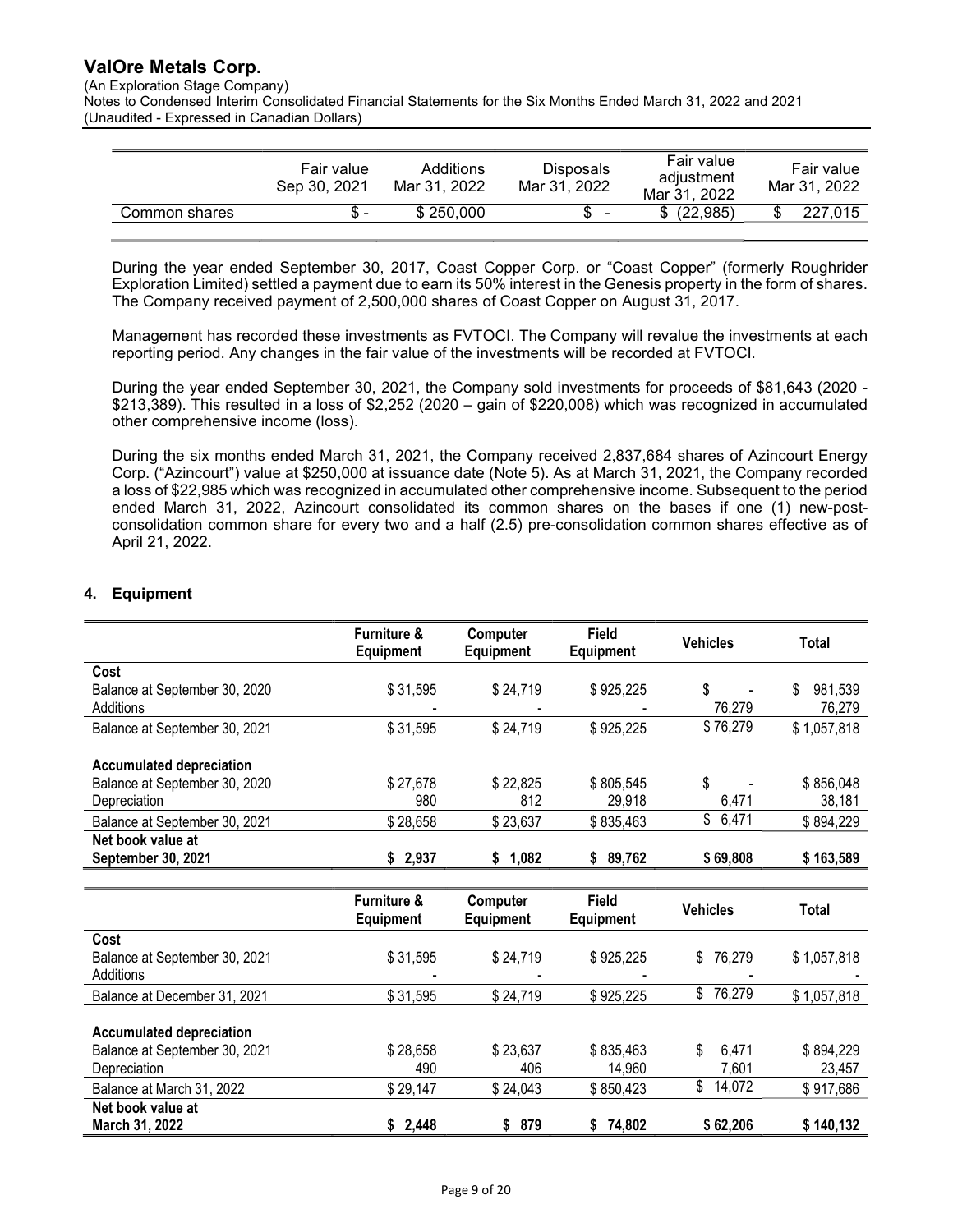(An Exploration Stage Company)

Notes to Condensed Interim Consolidated Financial Statements for the Six Months Ended March 31, 2022 and 2021 (Unaudited - Expressed in Canadian Dollars)

## 5. Exploration and evaluation assets

|                                                       | Angilak | Pedra Branca | Total     |
|-------------------------------------------------------|---------|--------------|-----------|
| September 30, 2020, 2021 and<br><b>March 31, 2022</b> | 949.439 | 8.918.450    | 9,867,889 |

## a) Exploration expenditures

|                                   | Angilak     |    | <b>Baffin</b><br>Gold | Pedra<br><b>Branca</b> | Total       |
|-----------------------------------|-------------|----|-----------------------|------------------------|-------------|
| Accretion (Note 6)                | \$<br>4,263 | \$ |                       | \$<br>٠                | \$<br>4,263 |
| Assays                            |             |    |                       | 186,080                | 186,080     |
| Land administration               | 79,548      |    | 145,278               | 6.814                  | 231,640     |
| <b>Drilling</b>                   |             |    |                       | 340,018                | 340,018     |
| Field and general operations      | 12,906      |    | 275                   | 77.145                 | 90,327      |
| Field contractors and consultants | 50,537      |    |                       | 17.945                 | 68,482      |
| Laboratory costs                  |             |    |                       | 5.561                  | 5,561       |
| Salaries and wages                | 1.167       |    |                       | 276,030                | 277,537     |
| Travel and accommodation          |             |    |                       | 19,270                 | 19,270      |
| March 31, 2021                    | 148,421     | S  | 145,553               | 929,204                | 1,223,178   |

|                                   | Angilak         |    | <b>Baffin</b><br>Gold | Pedra<br><b>Branca</b> |    | Total     |
|-----------------------------------|-----------------|----|-----------------------|------------------------|----|-----------|
| Accretion (Note 6)                | \$<br>8,926     | \$ |                       | \$                     | \$ | 8,926     |
| Assays                            |                 |    |                       | 191,279                |    | 191,279   |
| Claim maintenance                 | 31,995          |    |                       |                        |    | 31,995    |
| <b>Community Consultation</b>     | 1.700           |    |                       |                        |    | 1.700     |
| Land administration               | 79,544          |    | 217,917               | 47,045                 |    | 344.506   |
| Air Support and Transportation    | 1,152,673       |    |                       |                        |    | 1,152,673 |
| Drilling                          |                 |    |                       | 448.285                |    | 448.285   |
| Field and general operations      | 657,534         |    | 976                   | 269,233                |    | 927,743   |
| Field contractors and consultants |                 |    |                       | 6.668                  |    | 6,668     |
| Laboratory costs                  | 8,685           |    |                       | 5.973                  |    | 14,658    |
| Salaries and wages                | 136,000         |    |                       | 310.775                |    | 446.775   |
| Travel and accommodation          | 63,794          |    |                       | 16,517                 |    | 80,311    |
| March 31, 2022                    | \$<br>2,140,851 | S  | 218,893               | \$<br>1,295,775        | S  | 3,655,519 |

# b) General

ValOre has the Pedra Branca Project in Brazil, the Angilak, Baffin Gold Property in Nunavut Territory, Canada, and the Hatchet Lake Property in Saskatchewan, Canada.

# Pedra Branca, Ceara State, Brazil

During the year ended September 30, 2019, the Company signed a binding letter of intent to acquire the Pedra Branca Project in north-eastern Brazil from Jangada Mines PLC ("Jangada"), and paid exclusivity payments of \$250,000 as per the letter of intent.

On August 14, 2019, the Company acquired the Pedra Branca Project pursuant to a share purchase agreement among Jangada, ValOre and PBBM Holdings Ltd., a wholly owned British Columbia incorporated subsidiary of ValOre, ValOre acquired Pedra Branca from Jangada. Pedra Branca holds the interest in the Pedra Branca Project.

ValOre acquired a 100% interest in the Company in exchange for the following consideration: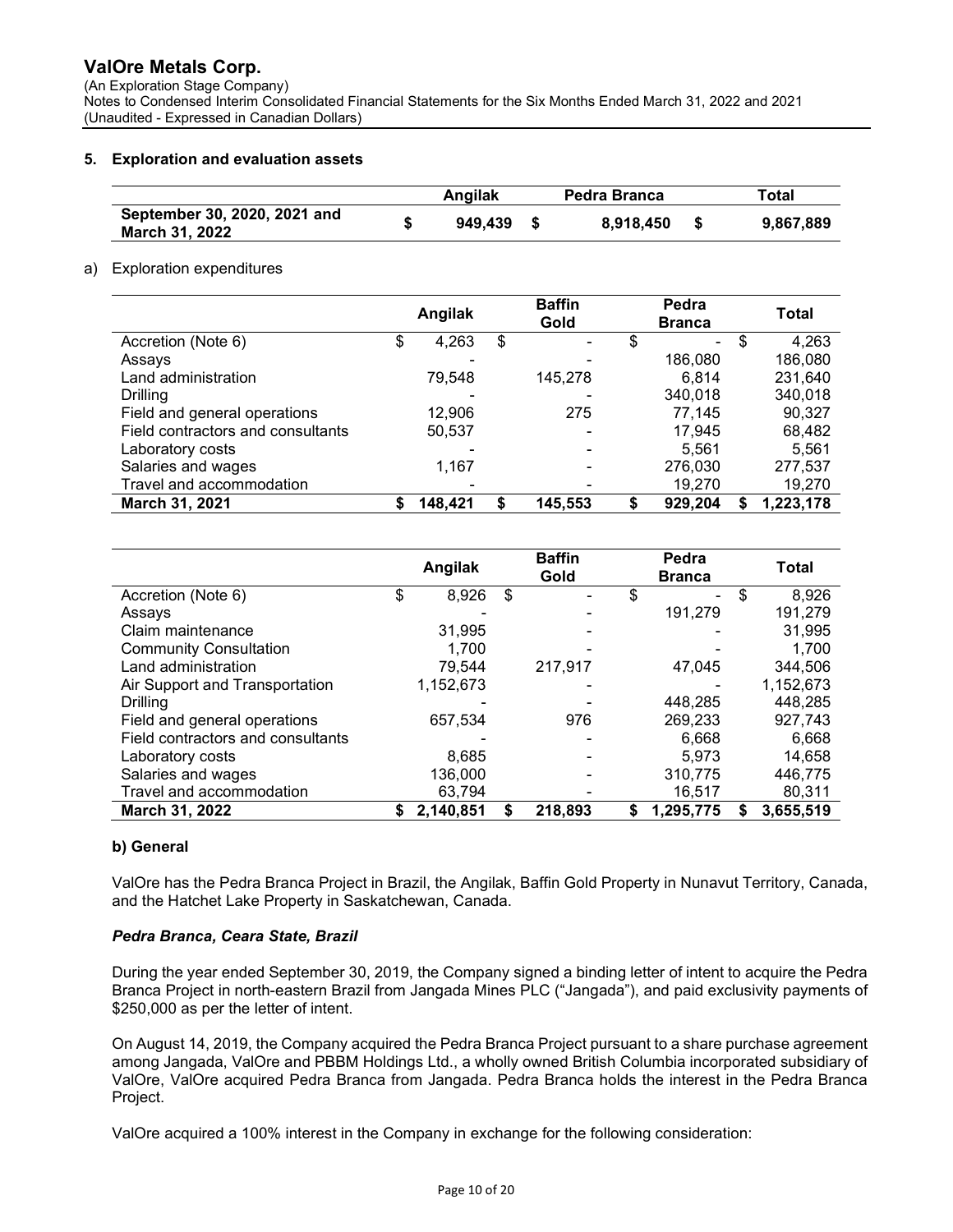- 1. the issuance and allotment to Jangada of:
	- a. 22,000,000 common shares in the authorized share capital of ValOre (issued) on closing of the transaction.
	- b. 3,000,000 common shares in the authorized share capital of ValOre in six equal tranches commencing on the date falling six months after Closing and ending on the date falling thirty-six months after Closing, subject to any adjustment as a result of certain specified liabilities; The 3,000,000 shares were valued at \$705,000 and recorded as obligation to issue shares\*, and;
- 2. cash payments to Jangada in the aggregate of \$3,000,000, as follows:
	- a. \$250,000 paid in May 2019
	- b. \$750,000 paid in August 2019
	- c. \$1,000,000 paid in November 2019
	- d. \$1,000,000 paid in February 2020

\* As at March 31, 2022, the Company issued 2,500,000 shares valued at \$587,500 to Jangada pursuant to the purchase agreement.

The remaining 500,000 common shares are scheduled to be issued as follows:

500,000 common shares on or before August 14, 2022.

## Angilak, Nunavut

The Angilak Property was acquired from Kaminak, formerly a related party with common directors and officers, through the reorganization transaction (Note 1). The Angilak Property is comprised of a central Inuit Owned Land parcel surrounded by adjacent and contiguous mineral claims on Federal Crown lands in Nunavut.

Kaminak originally signed an Exploration Agreement ("EA") with Nunavut Tunngavik Inc. ("NTI") whereby Kaminak was granted a 100% interest in the minerals within privately owned Inuit Owned Lands. This parcel is located directly adjacent to Kaminak's "Angilak IOCG Project" which is comprised of staked claims located on Federal Crown land.

In order to keep the Inuit Owned Lands in good standing, ValOre has or will complete the following:

- ValOre issued 100,000 common shares from treasury to NTI in four tranches of 25,000 common shares each (issuance dates were July 4, 2008, June 23, 2009, June 15, 2010, and June 28, 2011). Upon completion of a feasibility study on any portion of the property, NTI has the option of taking either a 25% participating interest or a 7.5% net profits royalty in the specific area subject to the feasibility study.
- Upon completion of a National Instrument 43-101 compliant report that outlines a measured resource of at least 12 million pounds of uranium, ValOre will pay NTI a cash sum of \$1,000,000.

The Inuit Owned Lands are subject to an underlying 12% net profits royalty payable on all minerals to NTI. During periods of positive operating revenue, gross uranium revenue shall be calculated as 130% of the value of the product. Starting December 31, 2008, ValOre is to pay annual advance royalty payments to NTI in the sum of \$50,000 annually (2008 – 2014 paid). NTI has allowed the Company to defer the annual advance royalty payments due on December 31, 2015, 2016, and 2018 to December 31, 2019, 2020 and 2021, respectively. The \$50,000 payment originally due in December 2015 was paid during the year ended September 30, 2020.

The \$50,000 payment originally due in December 2016 was paid in December 2020. The \$50,000 payment originally due in December 2018 and was paid in December 2021.

In January 2017, the Company received \$700,000 from Sandstorm Gold Ltd. ("Sandstorm") as part of a \$1,000,000 royalty package in return for ValOre granting to Sandstorm a 1% net smelter returns royalty ("NSR")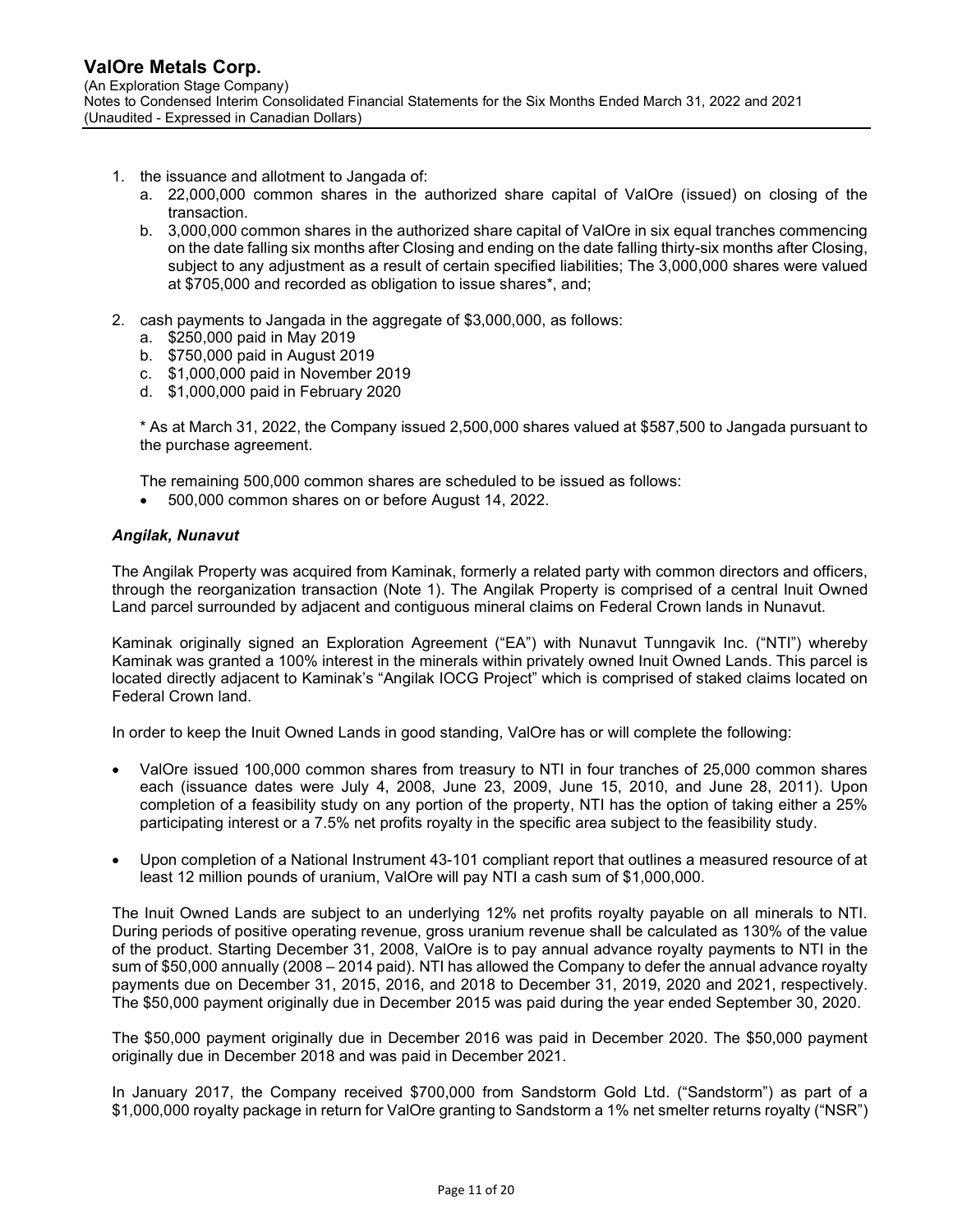payable on all mineral products produced from the property. The \$700,000 payment received was recorded against the carrying value of the property.

## Baffin Gold, Nunavut

In May 2017, the Company acquired mineral tenures for a land package on central Baffin Island. This land package consolidates several types of mineral tenures into a single property called the "Baffin Gold Property".

The Baffin Gold Property consists of:

- 100% interest in an Innuit Owned Lands ("IOL") parcel acquired through a Mineral Exploration Agreement ("MEA") ValOre signed directly with NTI;
- 100% interest in several prospecting permits ValOre acquired through staking;
- Option Agreement with Commander Resources Ltd. ("Commander") for 100% interest in certain mineral claims and IOL parcels through an MEA Commander signed with NTI.

Under terms of both the ValOre and Commander MEA's with NTI, NTI will receive:

- Annual fees and exploration work commitments;
- \$1 million and \$5.5 million cash payments upon demonstrating NI 43-101 compliant Measured Resources of 1 million and 5 million ounces gold respectively;
- \$3 million and \$5 million cash payments with the commencement of a Feasibility Study and at Commercial Production respectively;
- \$50,000 annual advanced royalty payments after both a Measured Resource of 1 million ounces gold and a positive Feasibility Study is attained; and
- At Commercial Production, an underlying 12% net profits royalty payable on exploration areas (deductions not to exceed 70% of gross revenues)

Upon execution of, and pursuant to the terms of the Baffin Gold Property Option Agreement with Commander dated May 2017:

- Commander will receive a cash payment of \$10,000 (paid);
- Commander will receive an aggregate of 50,000 ValOre shares within 12 months (issued);
- ValOre will fulfill Commanders obligations to NTI for Year 1; (fulfilled)
- Commander will receive 50,000 ValOre shares at a Bankable Feasibility Study;
- Commander will receive a cash payment up to \$6 million upon commencement of Commercial Production;
- Commander will retain a 0.25% to 0.5% NSR royalty on Commander's Baffin Gold Property optioned lands;
- As part of a data purchase agreement, ValOre will grant Commander a 0.25% NSR royalty on certain of ValOre's Baffin mineral tenures; and
- Terms of the Baffin Gold Property Option Agreement may be adjusted up until the date of any first royalty payment to reflect the possible impact of any past commercial agreements or interests.

On March 27, 2018, the Company received a \$600,000 payment from Sandstorm in return for ValOre granting to Sandstorm up to a 1.75% NSR royalty payable on all future mineral production from the Property. At any time up and until 36 months after signing the agreement, ValOre may reduce the Royalty to a 1.0% NSR by making a \$1.0 million payment to Sandstorm.

During the period ended March 31, 2022, an annual fee amount of \$217,917 (2021 - \$145,278) was paid to NTI.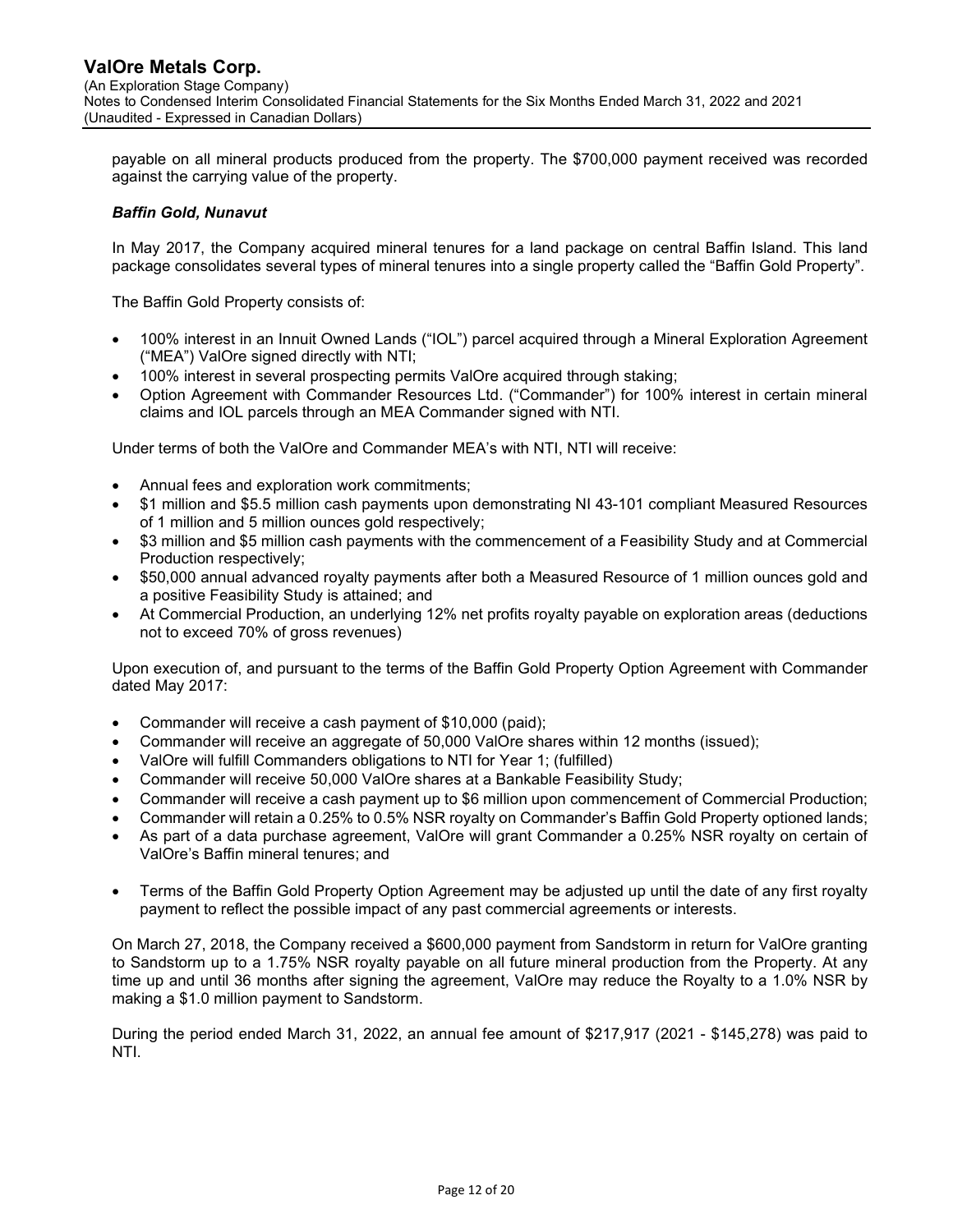### Hatchet Lake, Saskatchewan

On February 10, 2015, ValOre acquired 100% of the Hatchet Lake Uranium Property, consisting of six mineral concessions totaling 13,711 hectares (the "Hatchet Lake Property") from Rio Tinto Exploration Canada Inc. and Rio Tinto Canada Uranium Corporation ("Rio Tinto") on the following terms:

- ValOre made a cash payment upon execution of the agreement of \$220,000, subject to all claims being in good standing as of the closing date;
- Rio Tinto transferred a 100% interest in the Hatchet Lake Property to ValOre;
- ValOre granted Rio Tinto a 2% NSR royalty on the Hatchet Lake Property, with ValOre holding a buy-down right of 0.5% for \$750,000.

In January 2017, the Company received \$250,000 from Sandstorm in return for ValOre transferring and assigning to Sandstorm the Company's 0.5% buyback right. Upon Sandstorm's exercise of this royalty buyback right, ValOre has agreed to grant to Sandstorm a 0.5% NSR royalty payable on all mineral products produced from the Hatchet Lake property. The \$250,000 payment received was recorded against the carrying value of the property.

During the period ended March 31, 2022, ValOre entered into a definitive property option agreement with Azincourt Energy Corp. ("Azincourt'), pursuant to which Azincourt was granted the option to acquire up to a seventy-five percent interest in the Hatchet Lake Uranium Project. Pursuant to the terms of the Option, Azincourt can acquire a seventy-five percent interest in the Project by completing a series of cash payments and share issuances to ValOre, and incurring certain expenditures on the Project, as follows:

|                              | Cash payments | $***$    | Common shares* | $**$     | Exploration expenditures |
|------------------------------|---------------|----------|----------------|----------|--------------------------|
| Upon the grant of the option | \$100,000     | received | \$250,000      | received | Not applicable           |
| Within 12 months             | \$250,000     |          | \$500,000      |          | \$1,000,000              |
| Within 24 months             | \$250,000     |          | \$500,000      |          | \$1,000,000              |
| Within 36 months             | \$250,000     |          | \$500,000      |          | \$2,000,000              |

\* All common shares issuable to ValOre will be calculated and issued at a deemed price equivalent to the volume-weighted average closing price of the common shares of Azincourt on the TSX Venture Exchange in the twenty trading days immediately prior to issuance, subject to a minimum price of \$0.05. The shares will be subject to a four-month-and-one-day statutory hold period.

Following completion of these requirements Azincourt will hold a seventy-five percent interest in the Project. In the event Azincourt does not complete the final cash payment (\$250,000) and share issuance (\$250,000), and incur the final expenditures (\$2,000,000), the Optionee will hold a fifty percent interest in the Project.

\*\* During the six months ended March 31, 2022, the Company received \$100,000 cash and 2,837,684 shares of Azincourt Energy Corp. ("Azincourt") value at \$250,000 at issuance date. ValOre recorded the amounts received as other income in the Statement of Loss and Comprehensive Loss.

## 6. Decommissioning liability

The changes in the rehabilitation provision during the six months ended March 31, 2022 and the year ended September 30, 2021 were as follows:

|                            | March 31, 2022 | September 30, 2021 |
|----------------------------|----------------|--------------------|
| Balance, beginning of year | \$1,254,945    | \$416.215          |
| Accretion                  | 8.926          | 8.387              |
| Change in estimate         | -              | 80,343             |
| Balance, end of year       | \$1,263,871    | \$1,254,945        |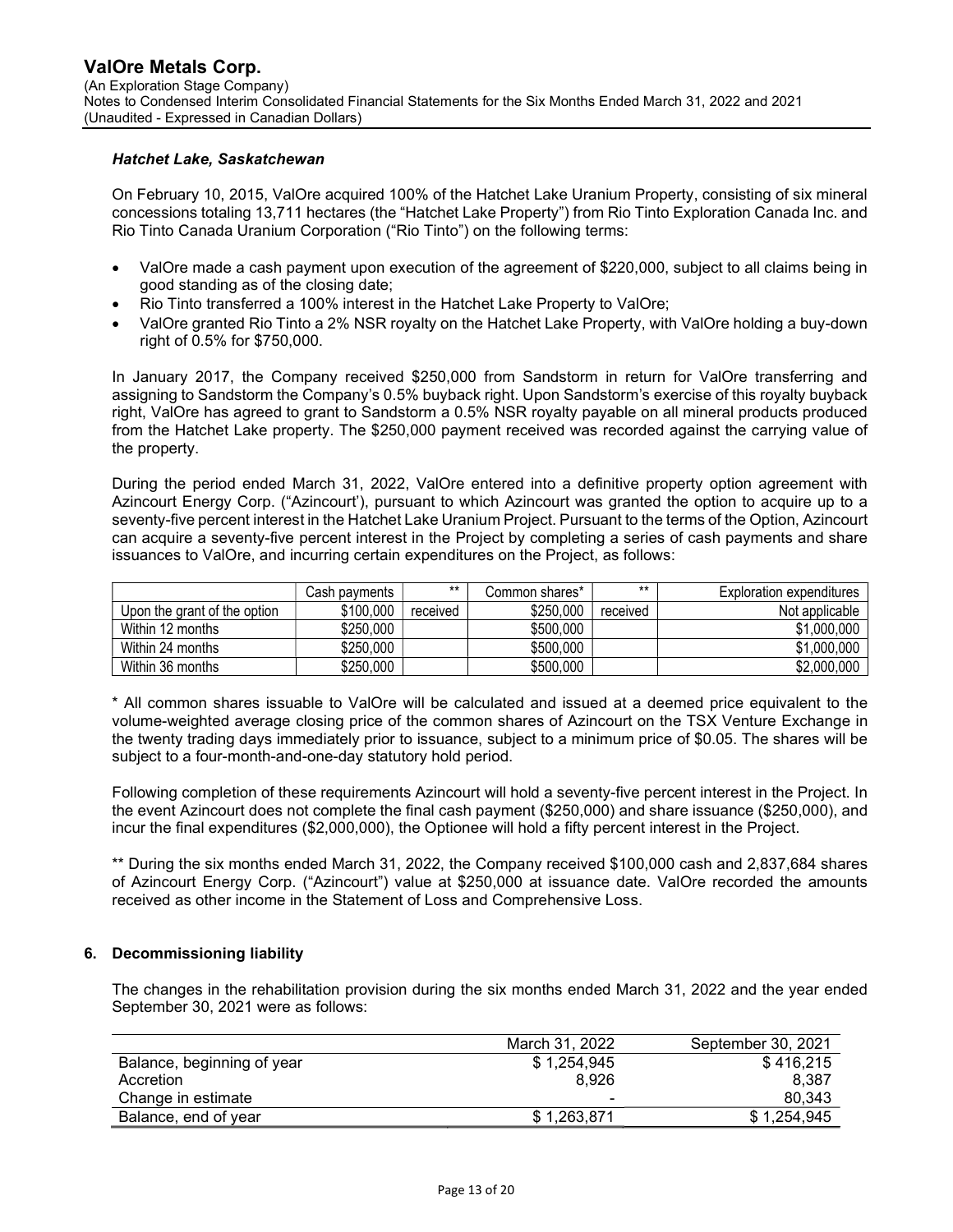During the year ended September 30, 2021, the Company changed the estimate to reflect the current market rates. The revised calculation estimates an undiscounted reclamation obligation of \$1,309,169 expected to be incurred in 3 years. An inflation rate of 4.4% and a risk-free discount rate of 1.42% where recorded \$8,387 (for accretion to adjust the reclamation obligation.

During the six months ended March 31, 2022, the Company recorded \$8,926 for accretion to adjust the reclamation obligation which was included in Evaluation and Exploration Expenditures (Note 5 a).

## 7. Loan payable

During the year ended September 30, 2020, ValOre entered into an unsecured revolving credit facility, as amended, with the CEO of the Company, pursuant to which ValOre may borrow funds on a revolving basis. ValOre will pay to the CEO a standby fee (2% of the committed facility) and interest of 10% per annum on amounts drawn down under the facility. The maturity date of the revolving credit facility is the earlier of (i) the day after the receipt by the Borrower of the proceeds from the financing and (ii) March 31, 2021.

During the year ended September 30, 2021, the CFO of the Company agreed to lend \$245,278 to the Company to cover certain working capital requirements. The loan has no specified interest rate and no specific terms of repayment.

During the year ended September 30, 2021, the Company repaid the full amount of the loans due to the CEO and CFO.

|                                | March 31, 2022 |                | September 30, 2021 |             |
|--------------------------------|----------------|----------------|--------------------|-------------|
| Opening balance                |                |                |                    | 1,305,854   |
| Additions                      |                |                |                    | 945,278     |
| Interest expense               |                | -              |                    | 63.868      |
| Stand-by fee (finance expense) |                | -              |                    | 24.456      |
| Repayment                      |                | $\blacksquare$ |                    | (2,339,456) |
| Ending balance                 |                |                |                    |             |

## 8. Share Capital

## a) Authorized

As at March 31, 2022, there were an unlimited number of common voting shares without par value authorized.

b) Issued

## Six months ended March 31, 2022

During the six months ended March 31, 2022, ValOre closed a brokered private placement for gross proceeds of \$11,000,000. The Company issued 18,333,333 flow-through units of the Company at a price of \$0.60 per unit. Each unit consists of one common share of the Company (each, a "FT Share") and one-half of one common share purchase warrant. Each warrant shall entitle the holder to purchase one common share of the Company (each, a "Warrant Share") at a price of \$0.65 per Warrant Share at any time on or before November 17, 2023. A premium of \$0.03 per unit was received for the flow-through shares resulting in an initial liability of \$550,000. Allocation as follows:

| Gross proceeds | Common shares | Warrants  | Flow-through premium<br>liability |
|----------------|---------------|-----------|-----------------------------------|
| \$11,000,000   | 10,266,667    | \$183.333 | \$550,000                         |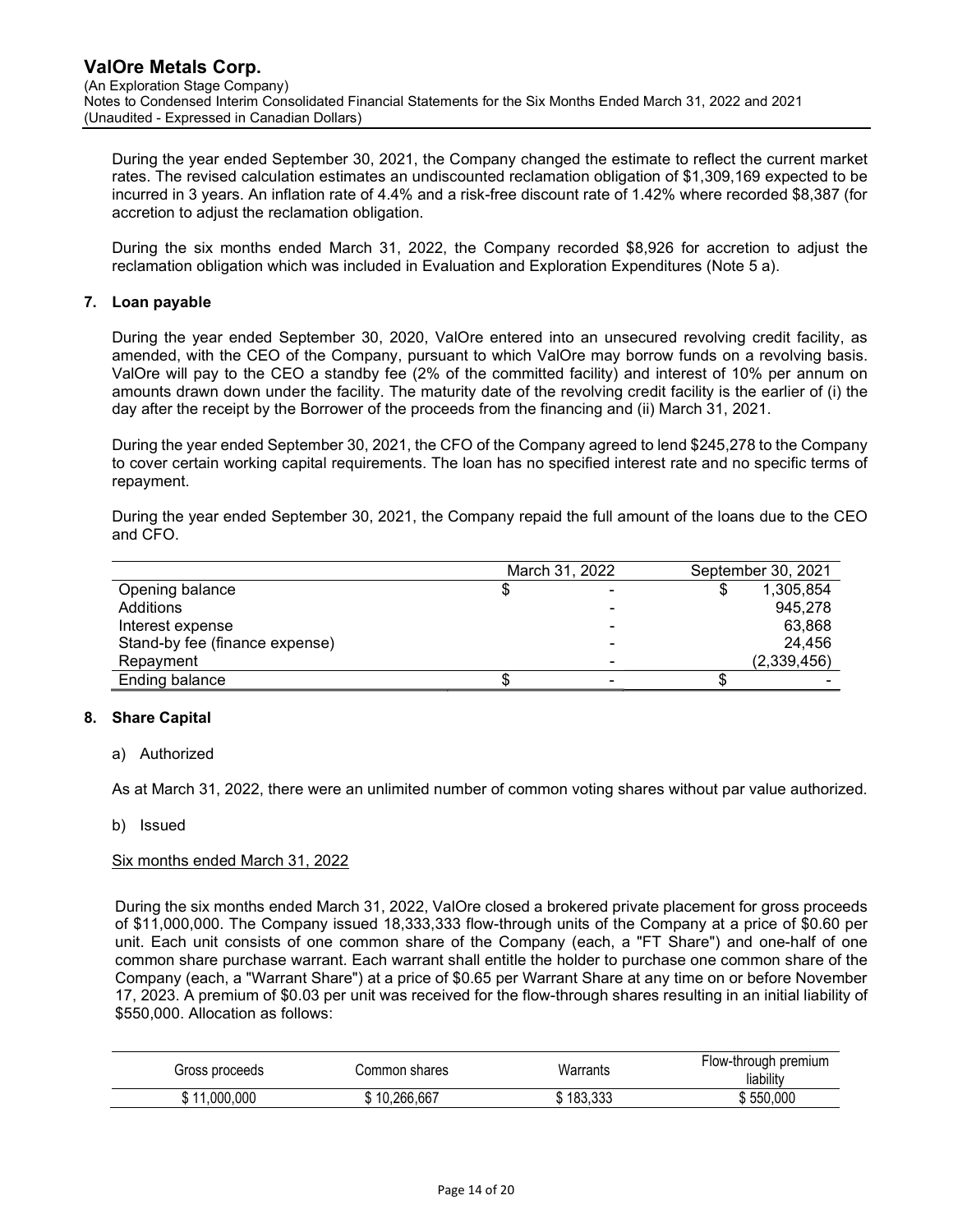In connection with the private placement, the Company paid a total of \$1,038,857 in share issuance costs, comprised of \$788,767 cash payment and a total of 1,032,368 finders warrants valued at \$250,090 at issuance date. The finders' warrants have the same terms of the Warrant Shares described above.

During the six months ended March 31, 2022, the Company issued 500,000 common shares valued at \$117,500 to Jangada pursuant to the purchase agreement (Note 5b) and was applied against obligation to issue shares.

During the six months ended March 31, 2022, 888,333 common shares were issued upon warrants exercised for gross proceeds of \$399,750.

During the six months ended March 31, 2022, 699,500 common shares were issued upon options exercised for gross proceeds of \$322,255. In connection with the issuance, a total of \$112,405 was re-allocated from contributed surplus to share capital.

## Six months ended March 31, 2021

On February 14, 2021, ValOre issued 500,000 shares valued at \$117,500 to Jangada pursuant to the purchase agreement (Note 3).

On February 17, 2021, ValOre closed a private placement in February 2021, with the issuing of 27,758,334 units at a price of \$0.30 per unit for gross proceeds of \$8,327,500. Each unit consists of one common share ("share") and one-half of one common share purchase warrant (each whole common share purchase warrant, a "warrant"). Each warrant will be exercisable into one share for \$0.45 per share for a period of two years expiring February 17, 2023. In connection with this private placement, the Company incurred \$314,457 in share issuance costs and issued 925,098 finder warrants which were valued at \$153,125 (Note 9 c).

During the six months ended March 31, 2021, 637,235 shares were issued upon warrants exercised for gross proceeds of \$146,564.

#### c) Warrants

The changes in warrants issued are as follows:

|                                          |                    | <b>Weighted Average</b> |
|------------------------------------------|--------------------|-------------------------|
|                                          | Number of Warrants | <b>Exercise Price</b>   |
| Outstanding Warrants, September 30, 2020 | 6,291,285          | \$0.62                  |
| Issued                                   | 14,804,265         | \$0.45                  |
| <b>Expired</b>                           | (4, 131, 000)      | \$0.35                  |
| Exercised                                | (637, 235)         | \$0.23                  |
| Outstanding Warrants, September 30, 2021 | 16,327,315         | \$0.55                  |
| Issued                                   | 10,199,035         | \$0.65                  |
| <b>Expired</b>                           | (1,523,050)        | \$1.50                  |
| Exercised                                | (888, 333)         | \$0.45                  |
| Outstanding Warrants, March 31, 2022     | 24,114,967         | \$0.54                  |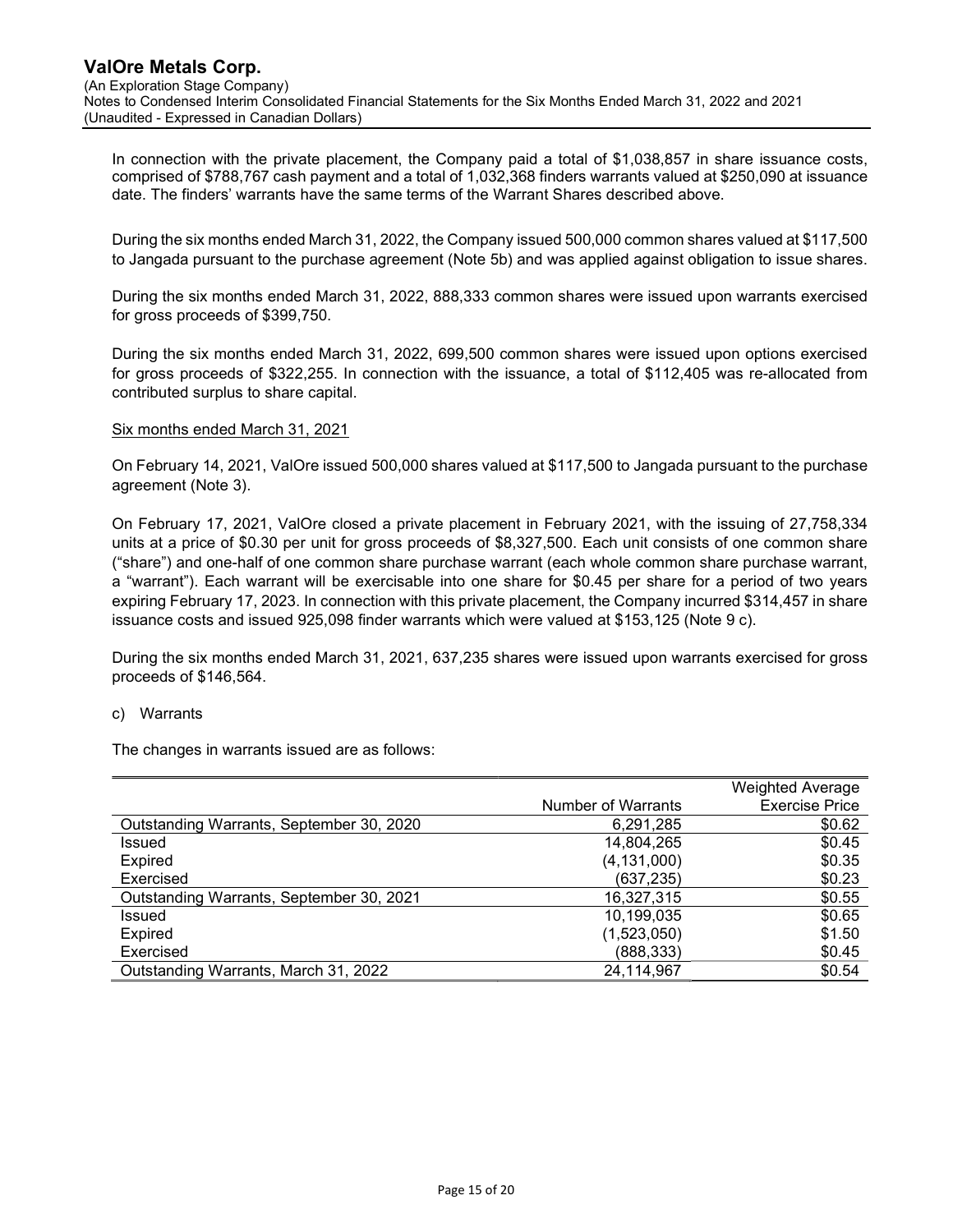At March 31, 2022, warrants enabling the holders to acquire common shares as follows:

| <b>Expiry Date</b>                                                   | Weighted<br>Average<br><b>Exercise Price</b> | Number of<br>Warrants | <b>Weighted Average</b><br><b>Remaining Contractual</b><br>Life in Years |
|----------------------------------------------------------------------|----------------------------------------------|-----------------------|--------------------------------------------------------------------------|
| February 17, 2023                                                    | \$0.45                                       | 13,915,932            | 0.88                                                                     |
| November 17, 2023                                                    | \$0.65                                       | 10,199,035            | 1.63                                                                     |
| Weighted average of exercise price and<br>remaining contractual life | \$0.53                                       | 24,114,967            | 1.20                                                                     |

During the six months ended March 31, 2022, the Company issued 1,032,368 finders warrants and recognized \$250,090 (2021 – \$153,125) in related share issuance costs.

The fair value of the finders' warrants issued was estimated at the grant date based on the Black-Scholes valuation model with the following weighted average assumptions:

|                                 | March 31, | September |
|---------------------------------|-----------|-----------|
|                                 | 2022      | 30, 2021  |
| Risk-free interest rate         | 1.05%     | 0.25%     |
| Expected dividend yield         | 0.00      | 0.00      |
| Share price                     | \$0.57    | \$0.39    |
| Expected stock price volatility | 85.61%    | 87.00%    |
| Average expected warrant life   | 2 years   | 2 years   |
| Fair value of warrants granted  | \$0.24    | \$0.17    |

### d) Stock Options

Pursuant to ValOre's stock option plan, the board of directors may grant options for the purchase of up to 10% of the total number of issued and outstanding common shares of the Company. Options granted under the plan vest over time at the discretion of the board of directors and expire no later than five years from the date of issuance. Exercise prices on options granted under the plan cannot be lower than the market price of one share on the last trading day immediately preceding the day on which the option is granted, less the maximum applicable discount permitted by TSX Venture Exchange and the minimum exercise price per common share must be at least \$0.10.

On December 9, 2021, the Company granted 6,600,000 incentive stock options to certain Directors, Officers, Employees and Consultants of the Company. The Options are exercisable at \$0.45 per share for a period of three years from the date of grant with  $\frac{1}{4}$  vesting upon grant and  $\frac{1}{4}$  vesting every 3 months thereafter.

|                                         | Number of Options | <b>Weighted Average</b><br><b>Exercise Price</b> |
|-----------------------------------------|-------------------|--------------------------------------------------|
| Outstanding options, September 30, 2020 | 8,655,000         | \$0.33                                           |
| Exercised                               | (1,150,500)       | \$0.25                                           |
| Outstanding options, September 30, 2021 | 7,504,500         | \$0.34                                           |
| Granted                                 | 6,600,000         | \$0.45                                           |
| Exercised                               | (699, 500)        | \$0.30                                           |
| Outstanding options, March 31, 2022     | 13,405,000        | \$0.40                                           |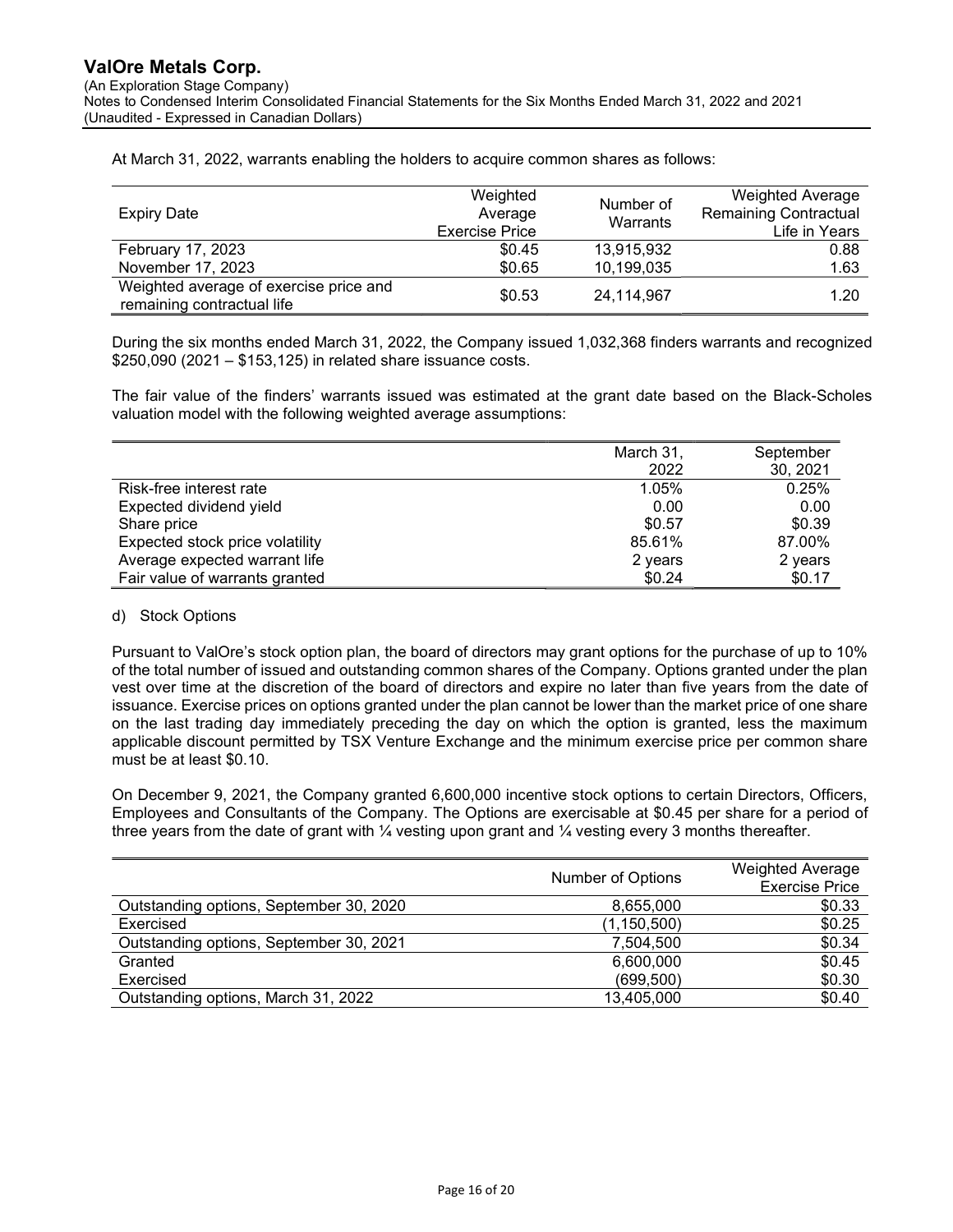At March 31, 2022, the following stock options were outstanding:

| <b>Expiry Date</b>                                                   | Weighted<br>Average<br>Exercise<br>Price | <b>Issued Number</b><br>of Options | Outstanding and<br>Exercisable<br>Number of<br>Options | Weighted<br>Average<br>Remaining<br>Contractual Life<br>in Years |
|----------------------------------------------------------------------|------------------------------------------|------------------------------------|--------------------------------------------------------|------------------------------------------------------------------|
| July 6, 2022                                                         | \$1.00                                   | 705,000                            | 705,000                                                | 0.27                                                             |
| August 10, 2023                                                      | \$0.30                                   | 1,675,000                          | 1,675,000                                              | 1.36                                                             |
| September 6, 2024                                                    | \$0.25                                   | 4,425,000                          | 4,425,000                                              | 2.44                                                             |
| December 9, 2024                                                     | \$0.45                                   | 6,600,00                           | 6,600,00                                               | 2.70                                                             |
| Weighted average of exercise price<br>and remaining contractual life | \$0.17                                   | 13,405,000                         | 13,405,000                                             | 2.32                                                             |

The fair value of stock options issued was estimated at the grant date based on the Black-Scholes valuation model with the following weighted average assumptions:

|                                 | December | September |
|---------------------------------|----------|-----------|
|                                 | 31, 2021 | 30, 2021  |
| Risk-free interest rate         | 1.07%    | Nil       |
| Expected dividend yield         | Nil      | Nil       |
| Share price                     | \$0.46   | Nil       |
| Expected stock price volatility | 75.85%   | Nil       |
| Average expected option life    | 3 years  | Nil       |
| Fair value of options granted   | \$0.23   | Nil       |

At March 31, 2022, the Company recognized \$897,128 (2021 – \$Nil) in share-based compensation expense for the fair value of stock options granted and vested.

The risk-free interest rate is the yield on a zero-coupon Canadian Treasury Bill of a term consistent with the assumed option life. The expected volatility is based on the Company's historical prices. The expected average option life is the average expected period to exercise, based on the historical activity patterns for options.

## 9. Related Party Transactions

#### Key management compensation

Key management consists of ValOre's directors and officers. In addition to management and consulting fees paid to these individuals, or companies controlled by these individuals, the Company provides non-cash benefits. The aggregate value of compensation with key management for the six months ended March 31, 2022 was \$516,035 (2021 - \$221,400) and was comprised of the following:

|                                               | Six Months ended<br>March 31, | Six Months ended<br>March 31, |
|-----------------------------------------------|-------------------------------|-------------------------------|
|                                               | 2022                          | 2021                          |
| Management and consulting fees                | 105,000                       | \$<br>105,000                 |
| Directors' fees (included in Management and   | 98,400                        | 116,000                       |
| consulting fees in the Statements of Loss and |                               |                               |
| Comprehensive Loss)                           |                               |                               |
| Share-based compensation                      | 312,635                       |                               |
| Total remuneration                            | 516,035                       | 221.400                       |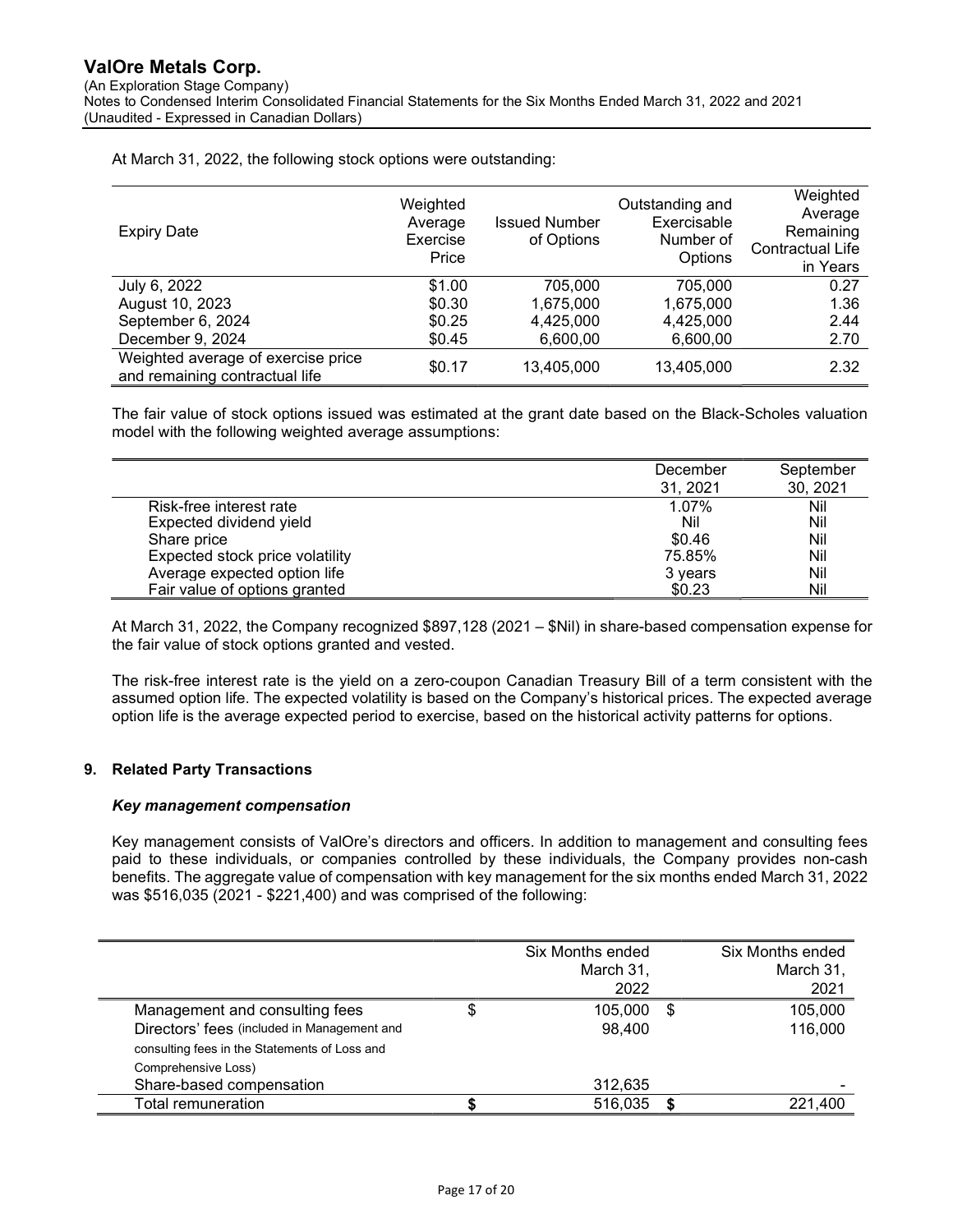The amounts charged to ValOre for the services provided have been determined by negotiation among the parties and, in certain cases, are covered by signed agreements.

Related party transactions and balances not disclosed elsewhere in these consolidated financial statements are as follows:

### Other related party transactions

During the six months ended March 31, 2022, ValOre incurred a total of \$30,000 (2021 - \$30,000) in consulting fees and \$10,910 (2021 - \$12,068) in rent from a company owned by a close family member of the CFO.

#### Due to/from related parties

As at March 31, 2022, \$10,200 (September 30, 2021 - \$nil) was owed to directors of the Company for director fees. This amount is included in accounts payable and accrued liabilities. Amounts due to related parties are unsecured, have no fixed repayments and are non-interest bearing.

## 10. Flow-through premium liability

Flow-through share premium liabilities include the liability portion of the flow-through shares issued. The following is a continuity schedule of the liability portion of the flow-through shares issuance.

| <b>Balance at September 30, 2021</b>                                 |  |          |
|----------------------------------------------------------------------|--|----------|
| Liability incurred on flow-through shares                            |  | 550,000  |
| Settlement of flow-through share liability on incurring expenditures |  | (94.159) |
| <b>Balance at March 31, 2022</b>                                     |  | 455.841  |

During November 2021, the Company completed a non‐brokered private placement of 18,333,333 flow-through shares at a price of \$0.60 per share for gross proceeds of \$11,000,000. A premium of \$0.03 per unit was received for the flow-through shares resulting in an initial liability of \$550,000.

The flow-through liability is amortized to Other Income in the Statement of Loss and Comprehensive Loss, based on the percentage of the eligible expenditures incurred during the period. The Company has an obligation to spend \$9,116,819 in flow-through proceeds by December 31, 2022, by which time the outstanding flowthrough share premium liability of \$455,841 will be settled when these flow-through expenditures are made.

#### 11. Financial Instruments

#### Categories of financial assets and liabilities

The Company uses the following hierarchy for determining and disclosing the fair value of the financial instruments by valuation technique:

i) Level 1 – Applies to assets or liabilities for which there are quoted prices in active markets for identical assets or liabilities.

ii) Level 2 – Applies to assets or liabilities for which there are inputs other than quoted prices included in Level 1 that are observable for the asset or liability, either directly such as quoted prices for similar assets or liabilities in active markets or indirectly such as quoted prices for identical assets or liabilities in markets with insufficient volume or infrequent transactions.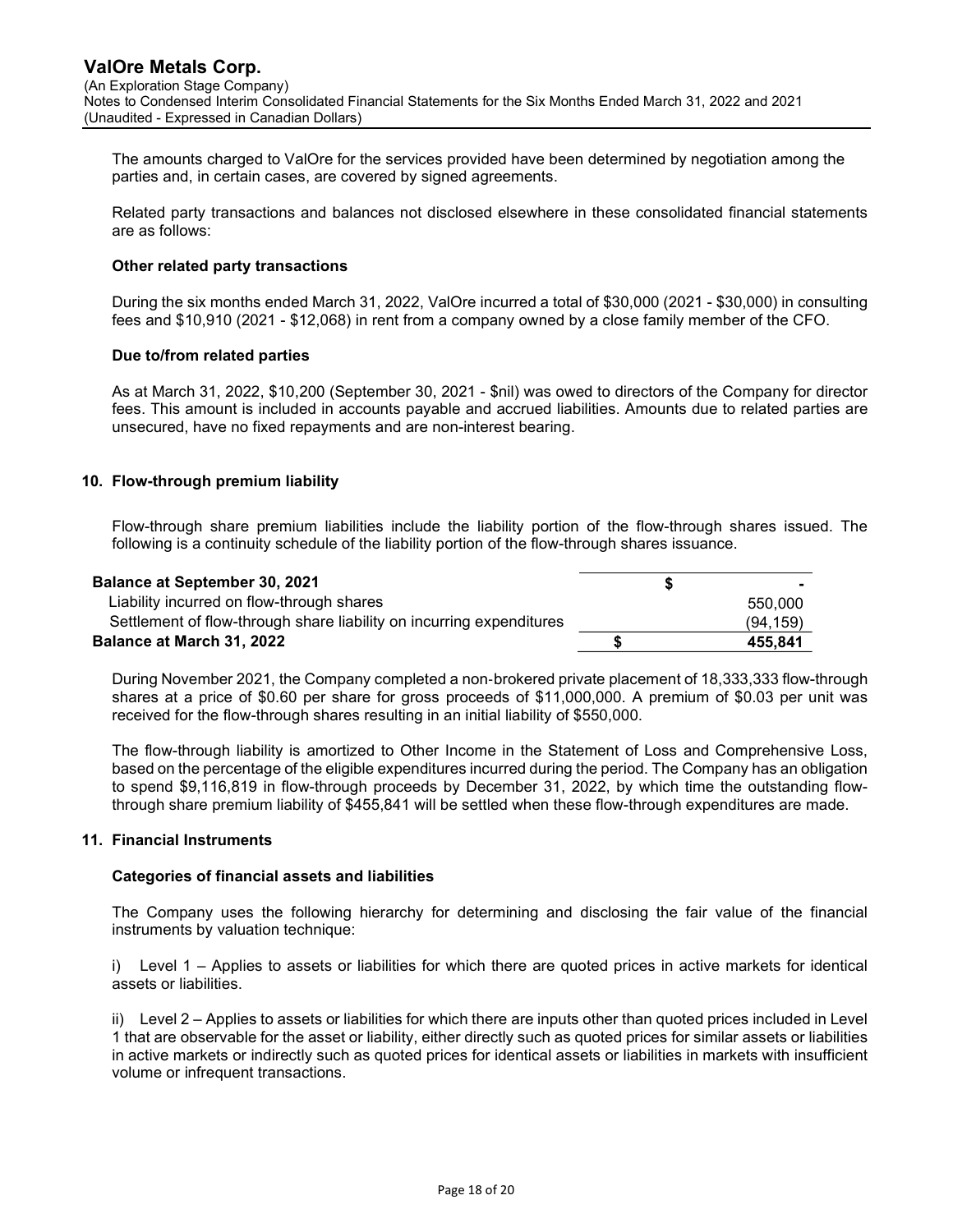iii) Level 3 – Applies to assets or liabilities for which there are unobservable market data.

The fair value of the Company's receivables, accounts payable and accrued liabilities and loan payable approximate carrying value which is the amount recorded on the statement of financial position due to their short-term nature. The Company's cash, and marketable securities, under the fair value hierarchy, are based on level one inputs.

#### Credit risk

Credit risk is the risk of loss associated with a counterparty's inability to fulfill its payment obligations. The Company's credit risk is primarily attributable to cash, marketable securities and GST recoverable. Management believes that the credit risk concentration with respect to financial instruments included in cash, GST recoverable and marketable securities, is remote as they relate to deposits and interest receivable from major financial institutions and marketable securities held with a major brokerage firm. The maximum credit risk as at March 31, 2022 was \$9,716,972 (September 30, 2021 - \$2,535,084).

### Liquidity risk

The Company's approach to managing liquidity risk is to ensure that it will have sufficient liquidity to meet liabilities when due. At March 31, 2022, ValOre had a cash balance of \$9,374,029 (September 30, 2021 - \$2,516,919) to settle current liabilities of \$1,651,066 (September 30, 2021 - \$316,859).

### Market risk

Market risk is the risk of loss that may arise from changes in market factors such as interest rates, foreign exchange rates, and commodity and equity prices.

#### (a) Interest rate risk

The interest rate risk is the risk that the fair value or future cash flows of a financial instrument will fluctuate because of changes in market interest rates. As at March 31, 2022, the Company is not exposed to significant interest rate risk.

## (b) Foreign currency risk

ValOre is exposed to foreign currency risk on fluctuations related to cash, and accounts payable and accrued liabilities, denominated in Brazilian Real. A 10% fluctuation between the Canadian dollar and the Brazilian real would impact profit or loss by approximately \$2,000 (September 30, 2021 - \$3,272).

#### (c) Price risk

The Company is exposed to price risk with respect to commodity and equity prices. Equity price risk is defined as the potential adverse impact on the Company's earnings due to movements in individual equity prices or general movements in the level of the stock market. Commodity price risk is defined as the potential adverse impact on earnings and economic value due to commodity price movements and volatilities.

The Company closely monitors commodity prices of resources, individual equity movements, and the stock market to determine the appropriate course of action to be taken by the Company. The Company maintains certain investments in marketable securities which are measured at fair value, being the closing price of each equity investment at the statement of financial position date. We are exposed to changes in share prices which would result in gains and losses being recognized in total comprehensive loss. A 10% fluctuation in the price of the Company's marketable securities would increase/decrease comprehensive loss by \$22,702 as at March 31, 2022 (September 30, 2021 - \$nil).